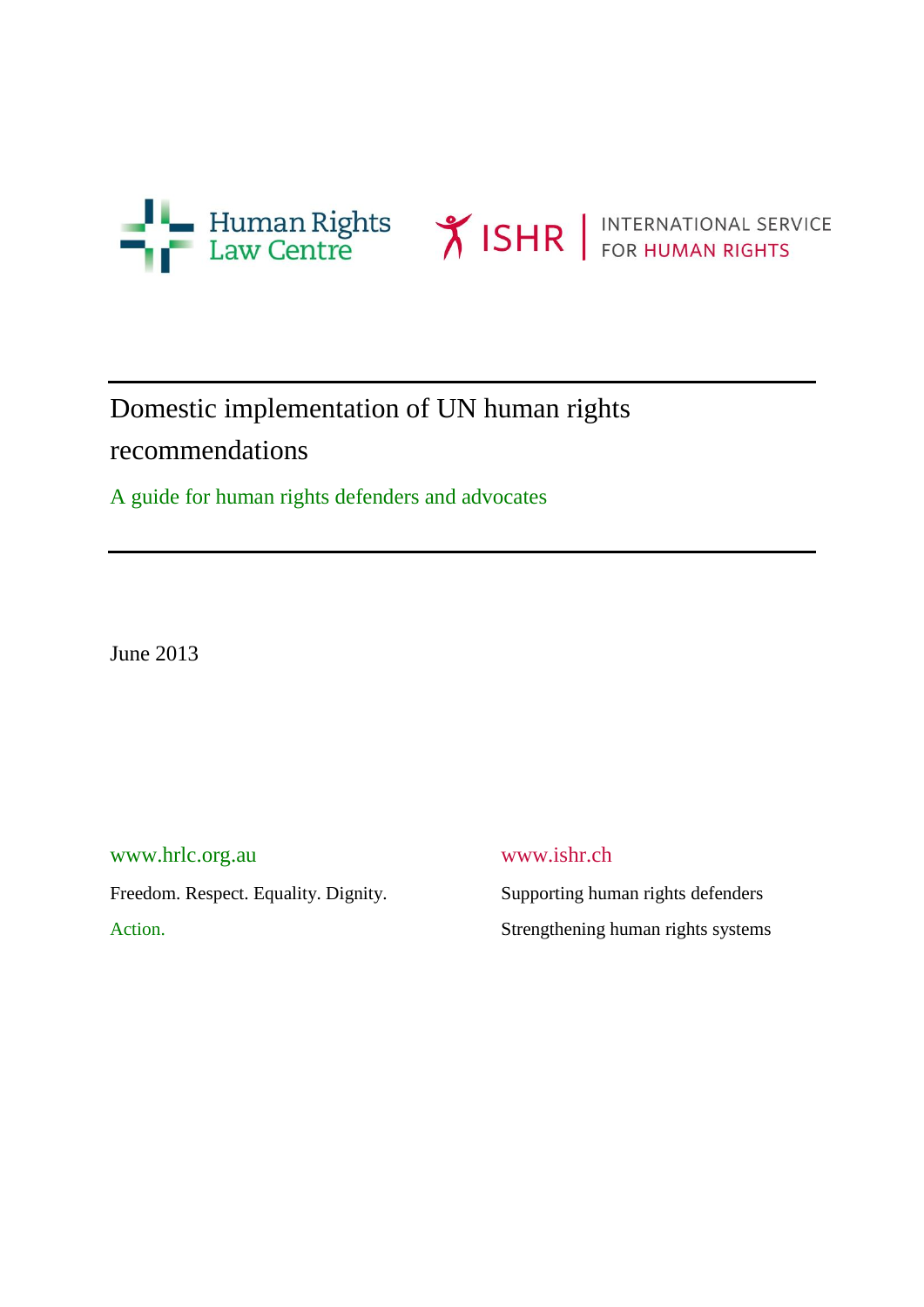

The Human Rights Law Centre is an independent, non-profit, non-government organisation which protects and promotes human rights.

We contribute to the protection of human dignity, the alleviation of disadvantage, and the attainment of equality through a strategic combination of research, advocacy, litigation and education.

The HRLC is a registered charity and has been endorsed by the Australian Taxation Office as a public benefit institution. All donations are tax deductible.

#### **Contact**:

Rachel Ball Human Rights Law Centre Level 17, 461 Bourke Street Melbourne VIC 3000

 $T: + 61386364433$ <br>E: rachel.ball@hrlc.c E: rachel.ball@hrlc.org.au<br>W: www.hrlc.org.au [www.hrlc.org.au](http://www.hrlc.org.au/)

#### www.hrlc.org.au

Follow us:

[twitter.com/rightsagenda](http://www.twitter.com/rightsagenda) [facebook.com/HumanRightsLawResourceCentre](http://www.facebook.com/HumanRightsLawResourceCentre)

# **Y ISHR** FOR HUMAN RIGHTS

The International Service for Human Rights (ISHR) is an independent, international NGO which promotes and protects human rights by supporting human rights defenders and strengthening human rights standards and systems. We achieve this through a strategic combination of research, advocacy, monitoring, coordination and capacity building.

Founded in 1984, and with offices in Geneva and New York, ISHR has a proven track record in achieving human rights change, such as facilitating global civil society input into the Vienna Declaration and Program of Action (1993), leading the development of the UN Declaration on Human Rights Defenders (1999), contributing to the establishment of the UN Human Rights Council (2006), and catalysing and coordinating the adoption of the Yogyakarta Principles on human rights and sexual orientation and gender identity (2007).

In recent years, ISHR has also played a leading role in putting the issue of reprisals against human rights defenders on the international agenda and contributing to the development of national, regional, and international mechanisms to better protect human rights defenders from intimidation and attacks.

#### www.ishr.ch

Follow us:

[twitter.com/ISHRGlobal](http://www.twitter.com/ISHRGlobal) [facebook.com/ISHRGlobal](http://www.facebook.com/ISHRGlobal) [youtube.com/ISHRGlobal](http://www.youtube.com/ISHRGlobal)

#### *COPYRIGHT AND DISTRIBUTION*

*Copyright © 2013 the Human Rights Law Centre & the International Service for Human Rights.*

*Material from this publication may be reproduced for training, teaching or other non-commercial purposes as long as the Human Rights Law Centre & the International Service for Human Rights are fully acknowledged. You can also distribute this publication and link to it from your website as long as the Human Rights Law Centre & the International Service for Human Rights are fully acknowledged as the source. No part of this publication may be reproduced for any commercial purpose without the prior express permission of the copyright holders.*

#### *DISCLAIMER*

*While every effort has been made to ensure the accuracy and reliability of the information contained in this publication, the Human Rights Law Centre & the International Service for Human Rights do not guarantee, and accept no legal liability whatsoever arising from any possible mistakes in the information reported on or any use of this publication. We are happy to correct any errors you may come across, so please notify us: [rachel.ball@hrlc.org.au](mailto:rachel.ball@hrlc.org.au) or [information@ishr.ch](mailto:information@ishr.ch)*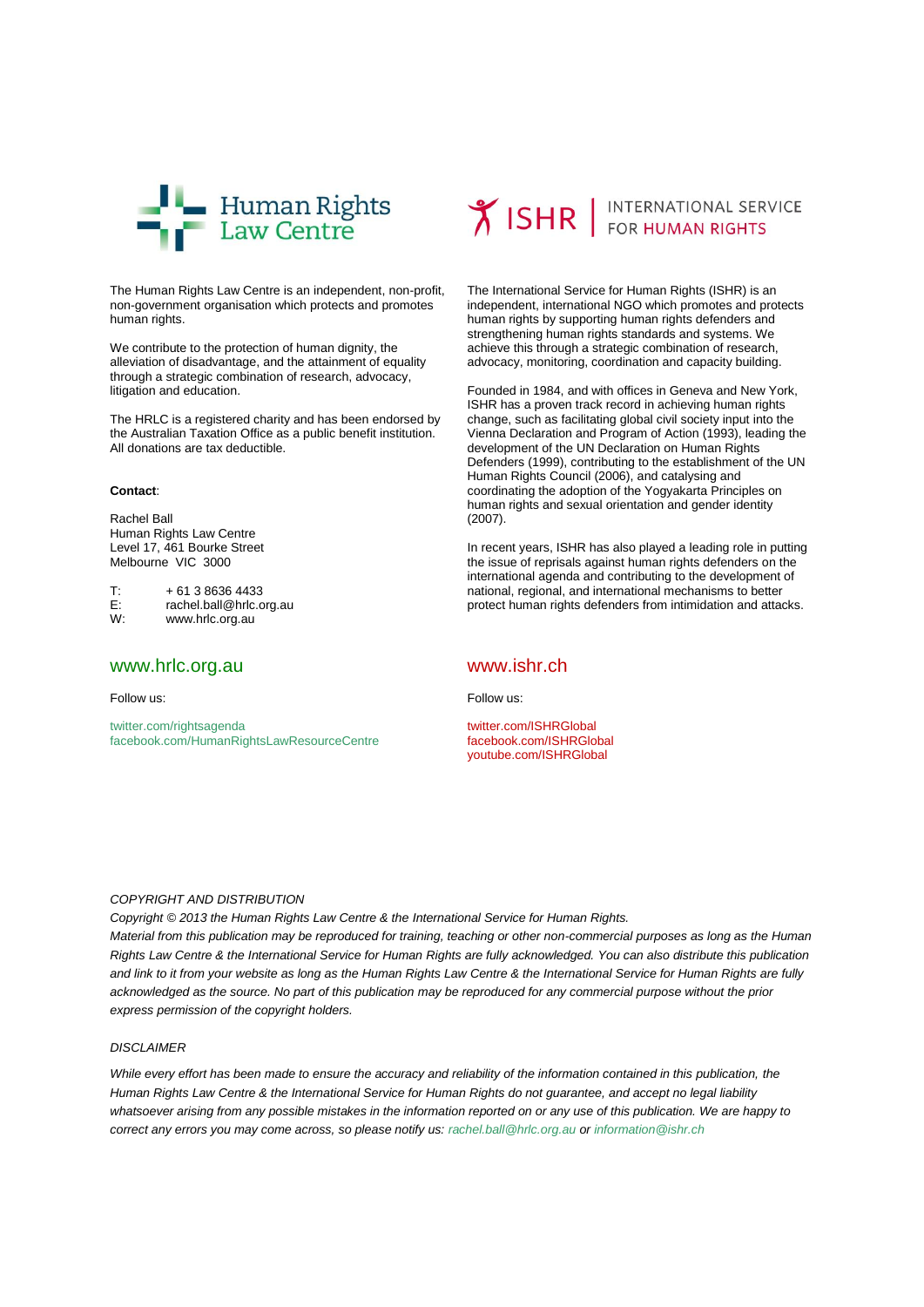# Acronyms

| Convention on the Elimination of All Forms of Discrimination against Women           |               |  |
|--------------------------------------------------------------------------------------|---------------|--|
| Human Rights Law Centre                                                              |               |  |
| Human Rights Committee                                                               | <b>HRC</b>    |  |
| International Convention on the Elimination of All Forms of Racial<br>Discrimination | CERD          |  |
| <b>International Covenant on Civil and Political Rights</b>                          | <b>ICCPR</b>  |  |
| International Covenant on Economic, Social and Cultural Rights                       | <b>ICESCR</b> |  |
| International Covenant on the Rights of Persons with Disabilities                    | <b>ICPRD</b>  |  |
| International Service for Human Rights                                               |               |  |
| National Human Rights Institutions                                                   |               |  |
| Non-Government Organisation                                                          | <b>NGO</b>    |  |
| Universal Declaration of Human Rights                                                | <b>UDHR</b>   |  |
| Universal Periodic Review                                                            | <b>UPR</b>    |  |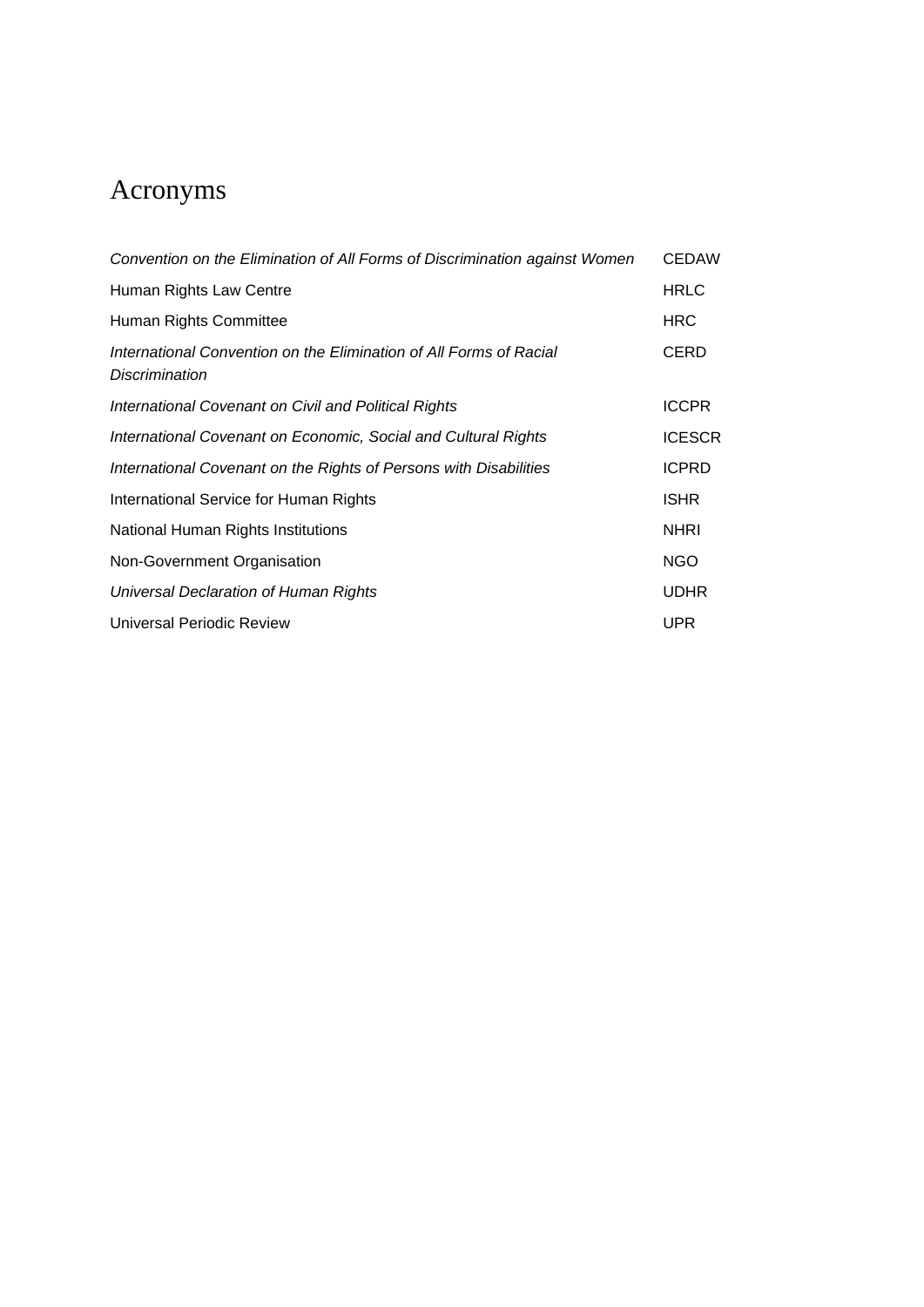# Contents

| 1. | Introduction |                                                   | $\overline{2}$ |
|----|--------------|---------------------------------------------------|----------------|
|    | 1.1          | Purpose and scope                                 | $\overline{2}$ |
|    | 1.2          | Acknowledgements                                  | 3              |
| 2. |              | Preparing for Implementation                      | $\overline{4}$ |
|    | 2.1          | Introduction                                      | $\overline{4}$ |
|    | $2.2\,$      | Selecting a mechanism                             | 4              |
|    | 2.3          | Framing recommendations                           | 6              |
|    | 2.4          | Building and maintaining coalitions               | 8              |
|    | 2.5          | Engagement with government                        | 9              |
| 3. |              | Domestic Follow-Up Strategies                     | 10             |
|    | 3.1          | Introduction                                      | 10             |
|    | 3.2          | Publicising and disseminating UN recommendations  | 11             |
|    | 3.3          | Engaging and influencing relevant actors          | 11             |
|    | 3.4          | Monitoring and reporting on implementation        | 16             |
| 4. |              | International Follow-Up Strategies                | 17             |
|    | 4.1          | Introduction                                      | 17             |
|    | 4.2          | UN follow-up procedures                           | 17             |
|    | 4.3          | Working with international actors                 | 18             |
|    | 4.4          | Applying pressure through the human rights system | 19             |
|    |              |                                                   |                |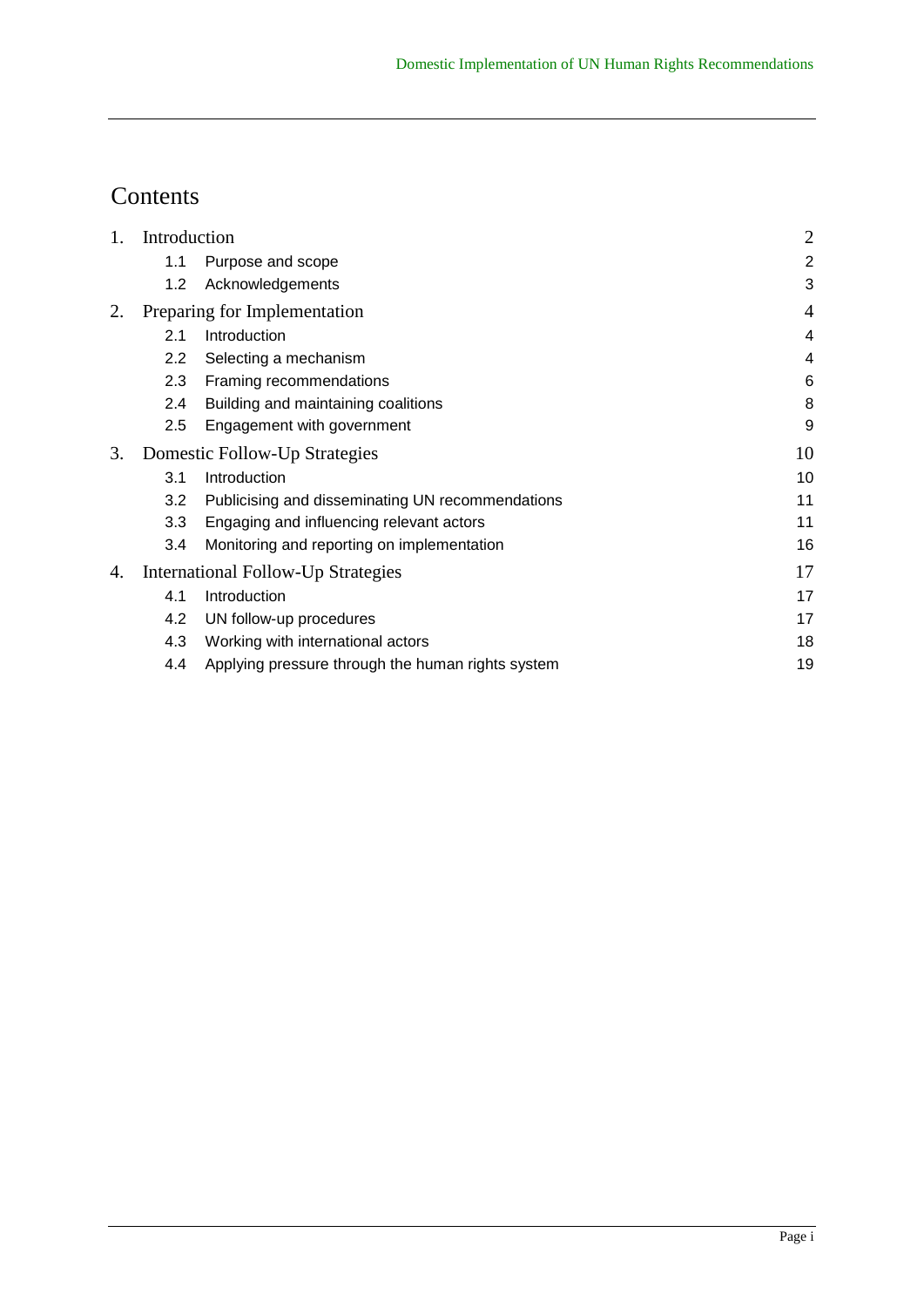### 1. Introduction

#### 1.1 Purpose and scope

l

The UN human rights system comprises several bodies which periodically make recommendations to States to assist them in implementing their international human rights obligations. Whilst these conclusions and recommendations are known by different names - UN treaty bodies produce 'concluding observations and views<sup>1</sup>', Special Procedures issue 'recommendations', and Universal Periodic Review 'outcomes' – they are known collectively as 'UN recommendations'. Effective followup by civil society is vital to ensuring that these UN recommendations are implemented and lead to an improvement of the human rights situation on the ground.

The implementation rate of UN recommendations is generally poor. To illustrate, of the 546 Individual Communications (or complaints) determined by the Human Rights Committee that are being monitored by the Office of the High Commissioner for Human Rights' (OHCHR's) Petitions Unit, in only 67 cases have ‗satisfactory' responses been received (where the State's response addressed the merits of the Committee's findings).<sup>2</sup>

This paper considers ways in which NGOs may use follow-up strategies and initiatives to contribute to the implementation of UN recommendations at the national level. The paper presupposes some familiarity with the UN human rights system, particularly the Special Procedures, UPR and treaty bodies.<sup>3</sup>

Of course, implementation of UN recommendations is ultimately the responsibility of States. However, as human rights defenders well know, external pressure and expert guidance is sometimes required before States will act in accordance with their human rights obligations. The non-binding nature of UN recommendations, and the lack of international enforcement mechanisms mean that NGOs play a vital role in following up on recommendations. NGOs may need to employ the full spectrum of advocacy tools to ensure domestic implementation.

There is a broad range of possible follow-up strategies to press for the implementation of recommendations. How appropriate and effective each might be depends on context. This paper is intended for a diverse audience, working in different countries and sectors, and with different areas of expertise. A range of strategies is outlined and it is hoped that NGOs will identify those which are most appropriate to their domestic political, legal, economic, and social contexts and their organisation's goals, resources, and working methods.

<sup>2</sup> Report of the Human Rights Committee, UN Doc. A/64/40 (Vol. 1) (2008-2009) [232]; for a detailed analysis of this statistic see: Open Society Justice Initiative, *From Judgement to Justice*

<sup>&</sup>lt;sup>1</sup> 'Views' are treaty body opinion on cases brought to their attention through individual communications.

<sup>(2010),</sup> available at [http://www.soros.org/initiatives/justice/articles\\_publications/publications/from-judment-to](http://www.soros.org/initiatives/justice/articles_publications/publications/from-judment-to-justice20101122)[justice20101122,](http://www.soros.org/initiatives/justice/articles_publications/publications/from-judment-to-justice20101122) p.119.-121.<br><sup>3</sup> For an explanation of treaty bodies' mandates and functions, please see the International Service for Human

Rights' *Simple Guide to the UN Treaty Bodies* (2010), available at [http://www.ishr.ch/guides-to-the-un](http://www.ishr.ch/guides-to-the-un-system/simple-guide-to-treaty-bodies)[system/simple-guide-to-treaty-bodies.](http://www.ishr.ch/guides-to-the-un-system/simple-guide-to-treaty-bodies)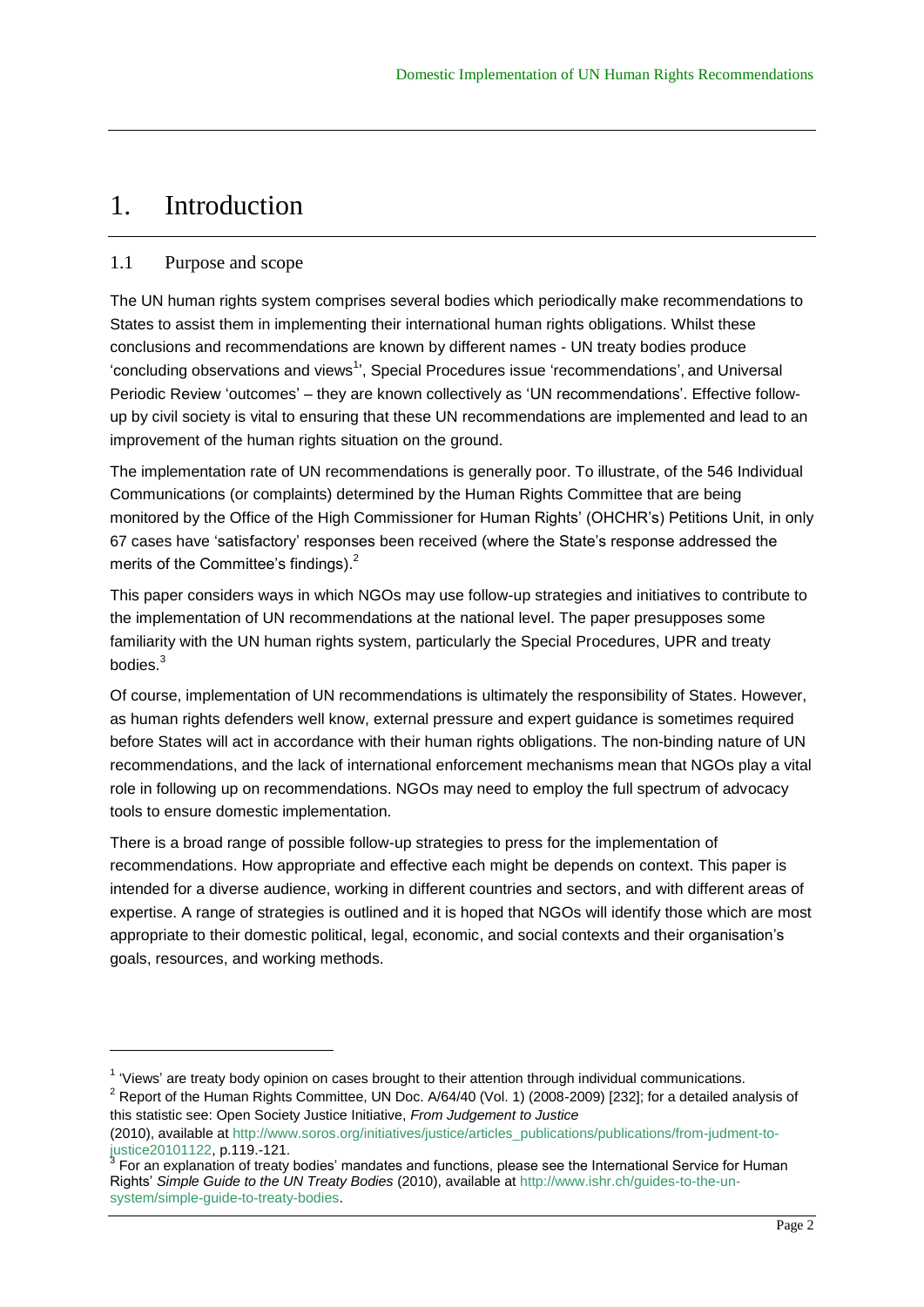Part two discusses the need to consider implementation and follow-up of recommendations from the early stages of engagement with UN human rights mechanisms. This will include when:

- (a) deciding which mechanism to engage with;
- (b) drafting complaints, reports and recommendations;
- (c) building domestic coalitions; and
- (d) engaging all levels and branches of government.

Part three considers national-level strategies to promote effective follow-up and implementation of UN recommendations, including:

- (a) publicising and 'popularising' the recommendations;
- (b) engaging and influencing decision-makers and other actors within the executive, legislature, judiciary and statutory bodies; and
- (c) monitoring and reporting on implementation.

Part four examines ways in which effective follow-up can be pursued in international fora, including through:

- (a) utilising the formal follow-up procedures of UN human rights bodies;
- (b) including UN recommendations in NGO reports, Individual Communications, and contact with Special Procedures (such as requests for country visits); $4$  and
- (c) working with international actors, including donors and UN offices.

Case studies of ways in which NGOs have employed these strategies are included throughout the paper.

#### 1.2 Acknowledgements

l

Much of the information contained in this guide was made available through interviews with representatives from domestic and international human rights NGOs. Our thanks to those who generously gave their time to assist with this project.<sup>5</sup>

<sup>&</sup>lt;sup>4</sup> Special Procedures can, for example, investigate allegations of widespread or systematic human rights violations (if they are sufficiently documented) – see eg:

[http://www.ohchr.org/EN/Issues/Torture/SRTorture/Pages/Allegation.aspx.](http://www.ohchr.org/EN/Issues/Torture/SRTorture/Pages/Allegation.aspx)

<sup>&</sup>lt;sup>5</sup> Particular thanks to Asger Kjaerum (International Rehabilitation Council for Torture Victims); Laila Matar (Cairo Institute for Human Rights Studies); JoAnn Kamuf Ward (Human Rights in the U.S. Project, Human Rights Institute, Columbia Law School); Tatiana Bejar, (Urban Justice Centre); Mariana Duarte (Centro de Estudios Legales y Sociales, Conectas Direitos Humanos and Corporacion Humanas); Patrick Mutzenberg (CCPR Centre); Jem Stevens (Association for the Prevention of Torture); Emily Chew (YWCA Australia); Gauri Bhopatkar (IWRAW Asia Pacific); Roland Chauville (UPR Info); Daisuke Shirane (International Movement Against All Forms of Discrimination and Racism); Homayoun Alizadeh (South-East Asia Regional Office, Office of the United Nations High Commissioner for Human Rights).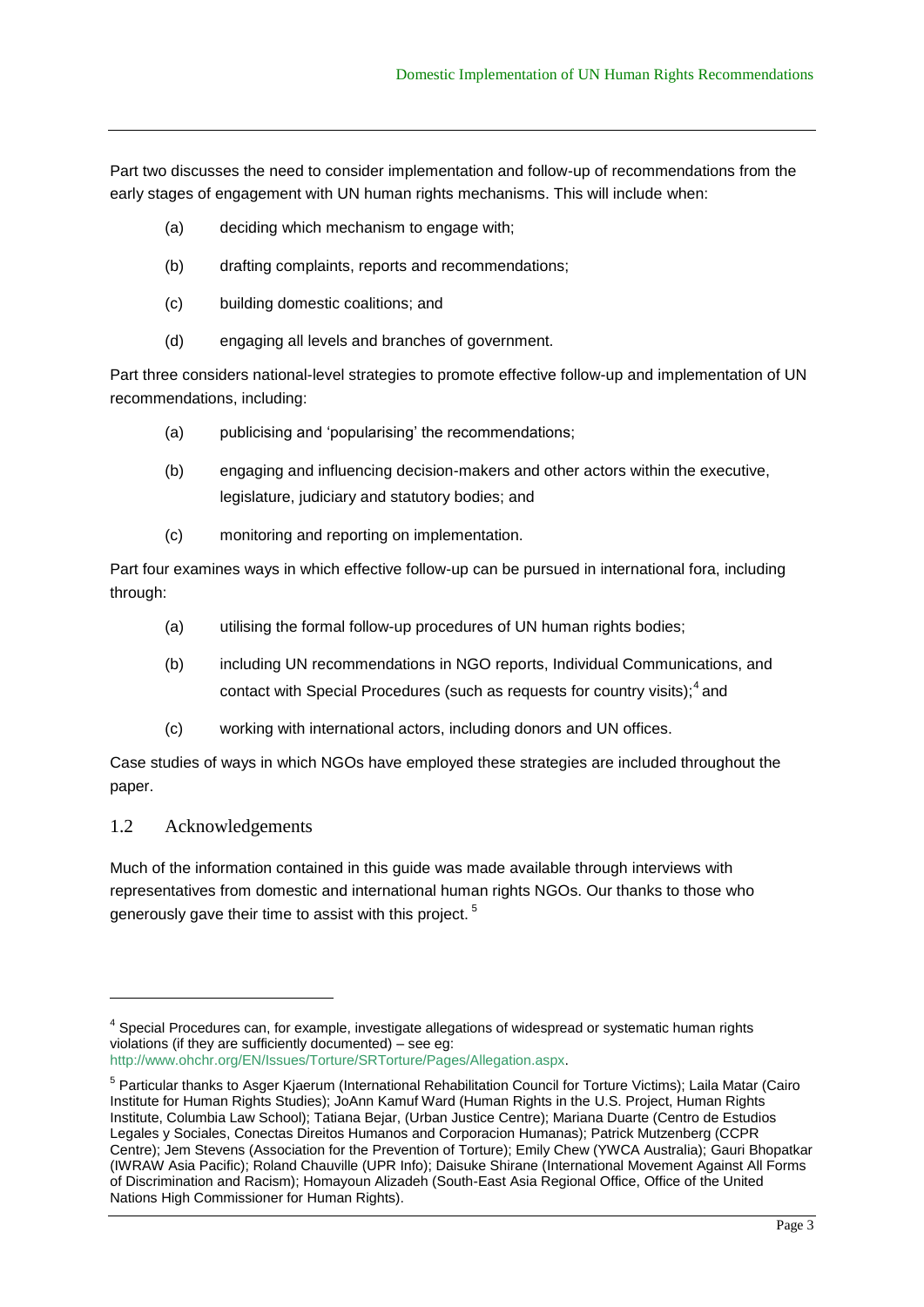### 2. Preparing for Implementation

#### 2.1 Introduction

l

The efficacy of the human rights mechanisms, in terms of producing useful recommendations and seeing these implemented, requires engagement by civil society at all stages of the cycle of reporting. Strategies to follow-up on recommendations should be considered well before UN recommendations are issued. This section discusses ways in which NGOs can prepare to maximise effective implementation from the early stages of their engagement with UN human rights mechanisms.

#### 2.2 Selecting a mechanism

Many human rights violations could be raised under several different UN human rights mechanisms. For example, a case involving violence against women could be examined by the Committee on the Elimination of Discrimination Against Women, the Committee Against Torture, the Human Rights Committee, by the United Nations Special Rapporteur on Violence against Women, its Causes and Consequences, or by the Human Rights Council during a Universal Periodic Review session, among others.

#### *Case study: NGO engagement with the Committee Against Torture on abortion*

Encouraged by briefings and lobbying by civil society groups, including Amnesty International, in 2009 the Committee Against Torture added its voice to that of three other UN human rights treaty bodies that had made recommendations to Nicaragua to review its legislation imposing an absolute ban on the provision of abortion services. In its recommendations the Committee cited the opinion of the other three treaty bodies: the Human Rights Committee, the Committee on the Elimination of Discrimination Against Women, and the Committee on Economic, Social and Cultural Rights.

By having several treaty bodies make a similar call, evidence of consensus on the need for reform from different human rights perspectives is created. This should provide advocates for reforms with powerful arguments to complement those being advanced at national level. In the case of Nicaragua, to date there has been no legislative change regarding abortion. On an issue as intractable as abortion – where the forces against reform are powerful and well-funded – engagement with UN mechanisms is probably best seen as a piece of a far broader, long-term strategy to effect human rights change, effected at national, regional and international levels.

Many factors will be relevant to the selection of the mechanism where a particular human rights issue should be pursued.<sup>6</sup> Among these considerations should be the extent to which recommendations or findings from a given mechanism are likely to be implemented in an effective and timely manner.

 $^6$  For example, whether the issue requires an individual or systemic remedy, whether the complainant/s wish to remain anonymous and resources available to develop the complaint, among others.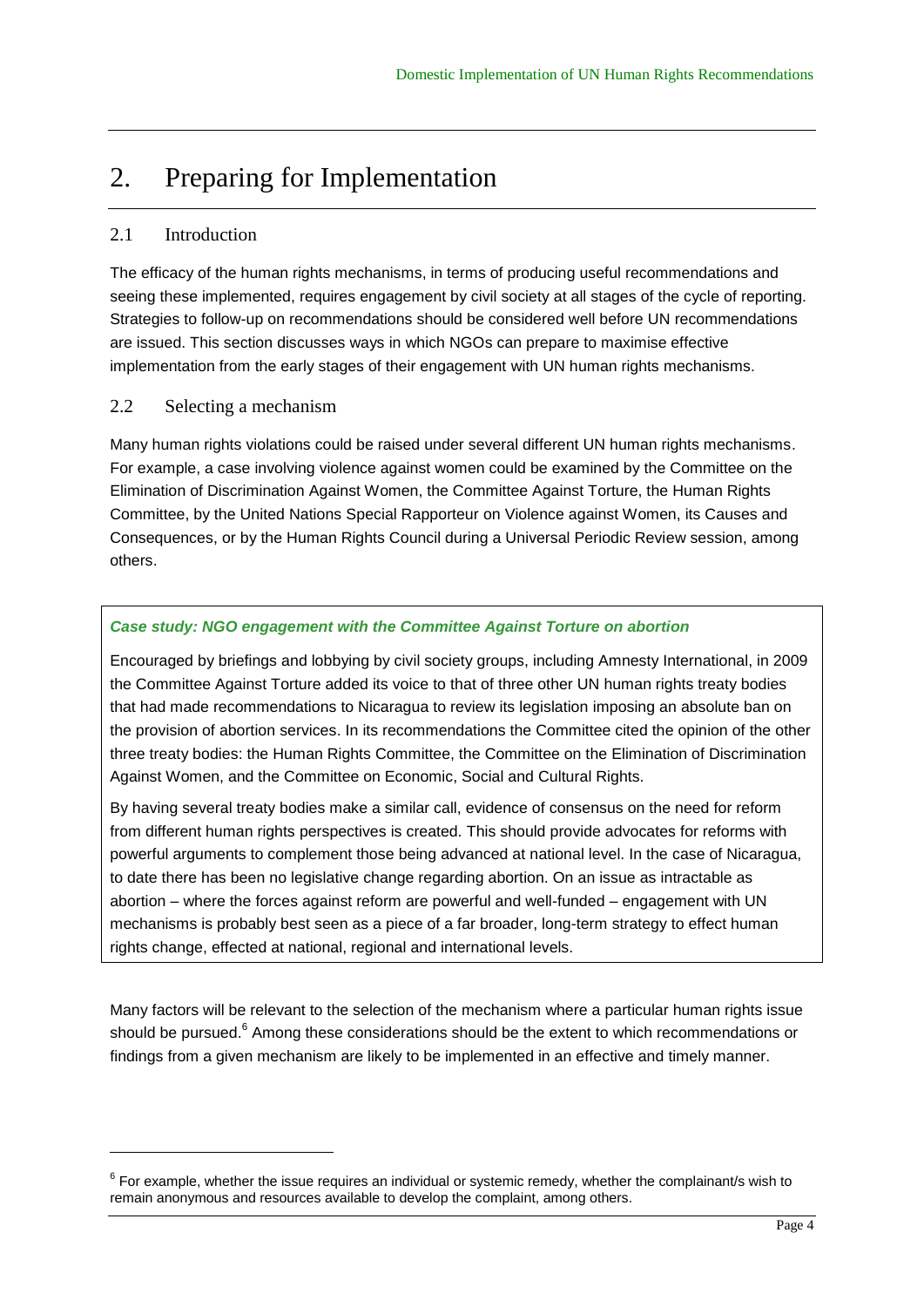#### *Comparing different styles of recommendations:*

These sets of recommendations made to Pakistan show how the specificity of recommendations can vary between different mechanisms:

UPR recommendations for Pakistan relating to the status of women:

*Continue to spearhead progress toward gender equality and development for women in areas of education and employment.*

*Continue improving the situation of women through pro-women policies.*

*Continue with appropriate measures to eradicate discrimination and violence against women.*

#### CEDAW recommendations for Pakistan:<sup>7</sup>

*The Committee recommends that a definition of discrimination against women in line with article 1 of the Convention, which encompasses both direct and indirect discrimination, and provisions on the equality of women with men in line with article 2 (a) of the Convention, be included in the Constitution or in other appropriate legislation.*

*The Committee urges the State party to, without delay, implement the judgment of the superior court to eliminate informal dispute resolution forums (jirgas) and to ensure that members of such forums who have participated in decisions that constitute violence against women are held accountable.*

*The Committee encourages the State party to ratify the Optional Protocol to the Convention on the Elimination of All Forms of Discrimination against Women and to accept, as soon as possible, the amendment to article 20, paragraph 1, of the Convention concerning the meeting time of the Committee.*

The UPR recommendations, in contrast with those from CEDAW, lack detail and provide no means by which to measure implementation.

Issues that you should consider in relation to each potential mechanism include:

- (a) whether the relevant State party generally responds to recommendations and findings from a particular body. For example, a particular State may be very sensitive to what is said about it in the Human Rights Council, but pay little attention to the Concluding Observations and Views of treaty bodies. This would weigh in favour of using the Special Procedures or UPR to address the human rights issue in question;
- (b) whether the mechanism in question has effective follow-up procedures (institutional follow-up procedures are discussed in section three below);
- (c) whether the mechanism tends to issue findings and recommendations that lend themselves to effective implementation. For example, UPR participants tend to issue

<sup>7</sup> June 2007, UN Doc CEDAW/C/PAK/CO/3.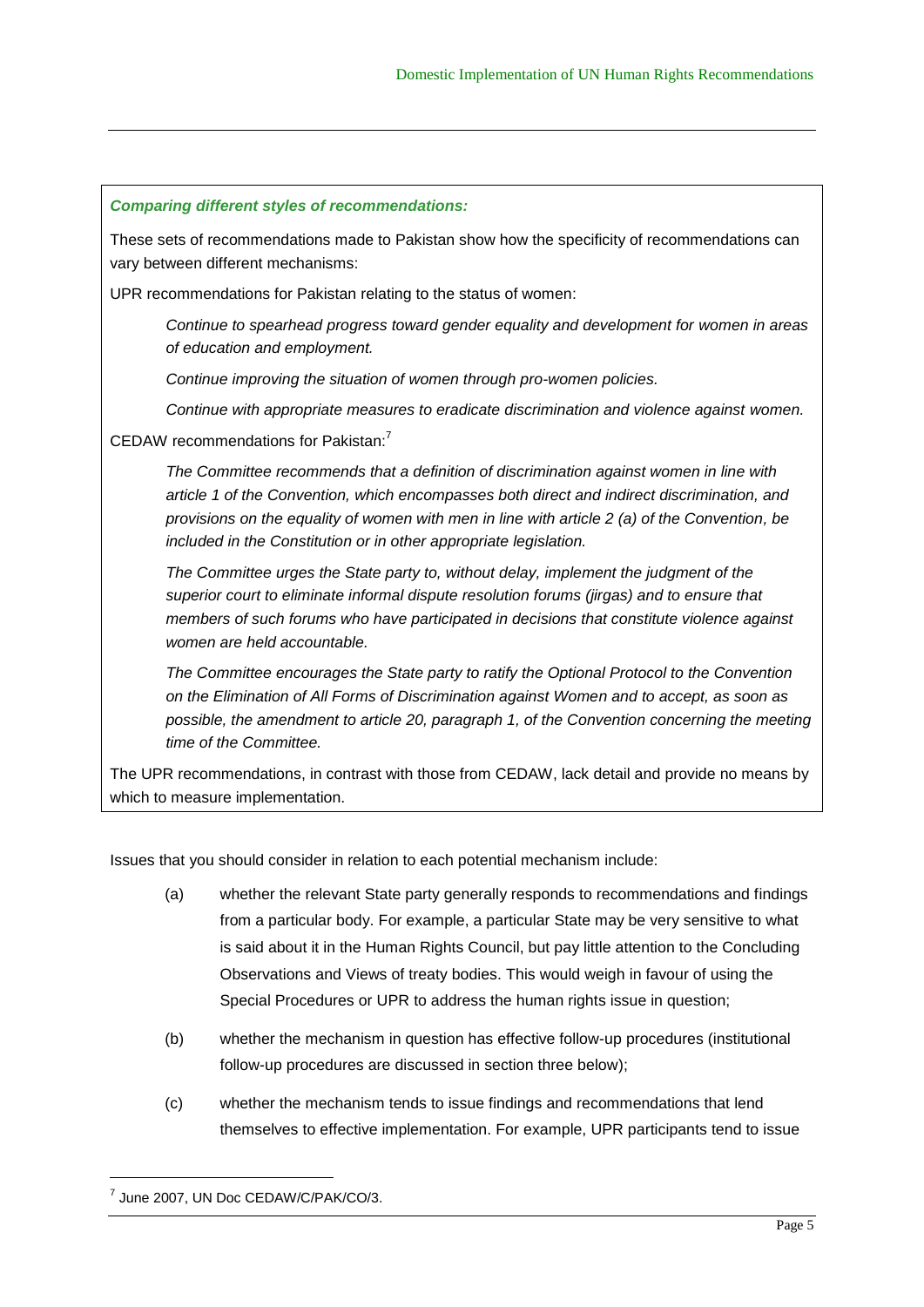high-level or general recommendations, while the Committee on the Elimination of Discrimination Against Women (CEDAW) tends to be more prescriptive;<sup>8</sup>

(d) whether the mechanism considers recommendations already made through other human rights mechanisms, which provides NGOs with the possibility to reinforce previously made recommendations and point to lack of implementation.

None of these issues should necessarily determine which mechanism you select, or rule out a particular mechanism, but they are worth keeping in mind from the outset with a view to choosing the most effective option for your action or campaign.

#### 2.3 Framing recommendations

NGO submissions to treaty bodies, the UPR, and Special Procedures often include suggested recommendations and these should be crafted in such as way as to maximise the possibility of their being translated into legislative, policy, institutional and programmatic advances. Generally, recommendations will be more likely to be accepted and implemented by States if they are specific (i.e. provide concrete advice on steps needed to be taken to implement treaty obligations), measurable (the recommendation can include suggested indicators by which to measure improvements); and time-limited.

NGOs should also be aware that certain types of recommendations are more likely to be implemented by States. For instance, recommendations that require the State party to amend or repeal legislation have a high rate of implementation.<sup>9</sup> In addition, States are generally more likely to pay compensation to an individual victim than to introduce large (and potentially costly) structural changes (for example, new compensation schemes or oversight mechanisms).<sup>10</sup>

Of course, proposed recommendations around systemic change and preventive measures should still be included in NGO reports and communications. After all, these are often the changes that are required for meaningful and sustainable improvements. However, recommendations for structural and systemic reform should be as clear and prescriptive as possible.

#### *Case study: Cameroon - non-implementation of vague recommendations*

In *Mazou v Cameroon* the Human Rights Committee found that the applicant had been unlawfully removed from his position as a magistrate, and found that 'the State party has an obligation to reinstate the author of the communication in his career, with all the attendant consequences under Cameroonian law, and must ensure that similar violations do not recur in the future.'

Seven years later, the Human Rights Committee's Special Rapporteur on follow-up (see below, 4.2(a)) was informed that the applicant had been reinstated to his position, but no information about preventive measures was offered.

<sup>8</sup> Open Society Justice Initiative, *From Judgement to Justice: Implementing International Human Rights Decisions* (2010) available at:

[http://www.soros.org/initiatives/justice/focus/international\\_justice/articles\\_publications/publications/from-judment](http://www.soros.org/initiatives/justice/focus/international_justice/articles_publications/publications/from-judment-to-justice20101122)[to-justice20101122,](http://www.soros.org/initiatives/justice/focus/international_justice/articles_publications/publications/from-judment-to-justice20101122) p. 127.

<sup>9</sup> *From Judgement to Justice*, op.cit, p.127.

<sup>10</sup> *From Judgement to Justice*, op.cit, p.129.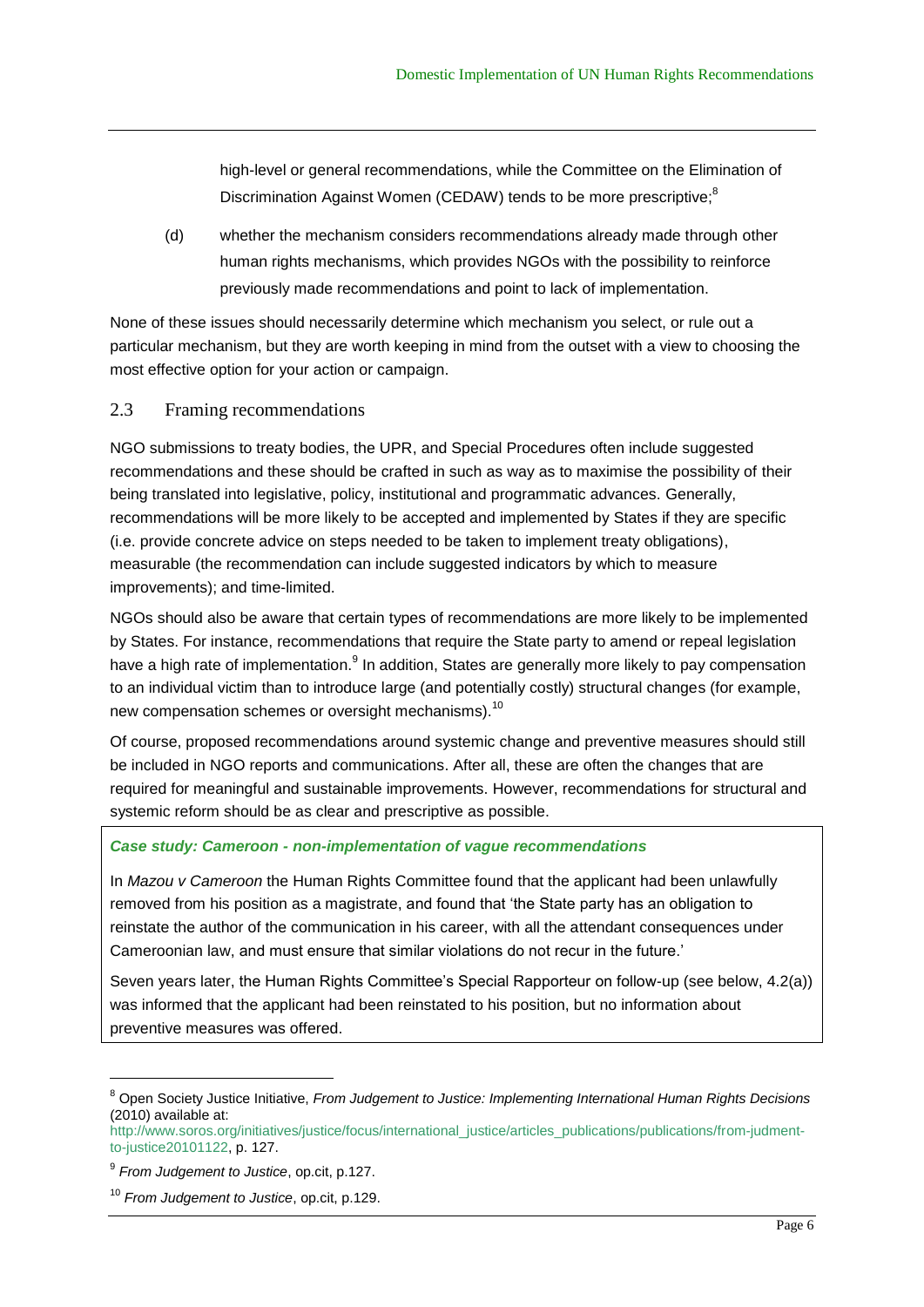A more specific articulation of the required preventive measures may have placed additional pressure on the Cameroonian government to respond to this aspect of the Committee's findings.

Some of the treaty bodies (HRC, CEDAW, CERD and CAT) identify specific recommendations within their Concluding Observations and request that the State party report back on their progress in relation to these recommendations within six months to two years (depending on the particular treaty body). These recommendations are known as follow-up recommendations.

The number of follow-up recommendations and criteria for selecting them varies according to the treaty body. Usually, around three follow-up recommendations are identified.<sup>11</sup> They tend to be recommendations that require immediate action (HRC and CERD); constitute an impediment to the implementation of the Convention as a whole (CEDAW); or can be relatively easily implemented within the timeframe specified (CEDAW and CAT).<sup>12</sup>

NGOs are able to use the status and priority afforded to follow-up recommendations to place additional pressure on Governments to work towards implementation. To inform the choice of followup recommendations, before and during the review, NGOs should highlight those recommendations that are urgent and able to be implemented within the timeframe allowed to the State party by the treaty body.

#### *Case study: Togo – HRC 2011 follow- up recommendations*

In its April 2011 *Concluding Observations on Togo* (UN Doc CCPR/C/TGO/CO/4), the HRC identified three recommendations as follow-up recommendations. Togo was instructed to provide within one year, information on the assessment of the implementation of the following recommendations:

- (a) investigate and prosecute the serious human rights violations committed during and after the presidential elections of 24 April 2005 [10];
- (b) adopt specific legislation to define and criminalise torture [15]; and
- (c) take steps to investigate all allegations of torture and ill-treatment and all deaths in detention [16].

There are signs of these recommendations being implemented to some extent, although in the case of two government-established Commissions established to investigate human rights violations committed in 2005 (and before), it is understood that the recommendations made by these Commissions have yet to be implemented.

#### *Case Study: Yemen – CAT 2009 follow-up recommendation on human rights defenders*

During the Committee Against Torture's periodic review of Yemen in 2009/2010, the Sisters' Arab Forum for Human Rights lobbied the Committee to recognise and condemn attacks against their organisation and other human rights defenders.

<sup>11</sup> ISHR, *Simple Guide to the UN Treaty Bodies*, op. cit., p.21.

 $12$  lbid.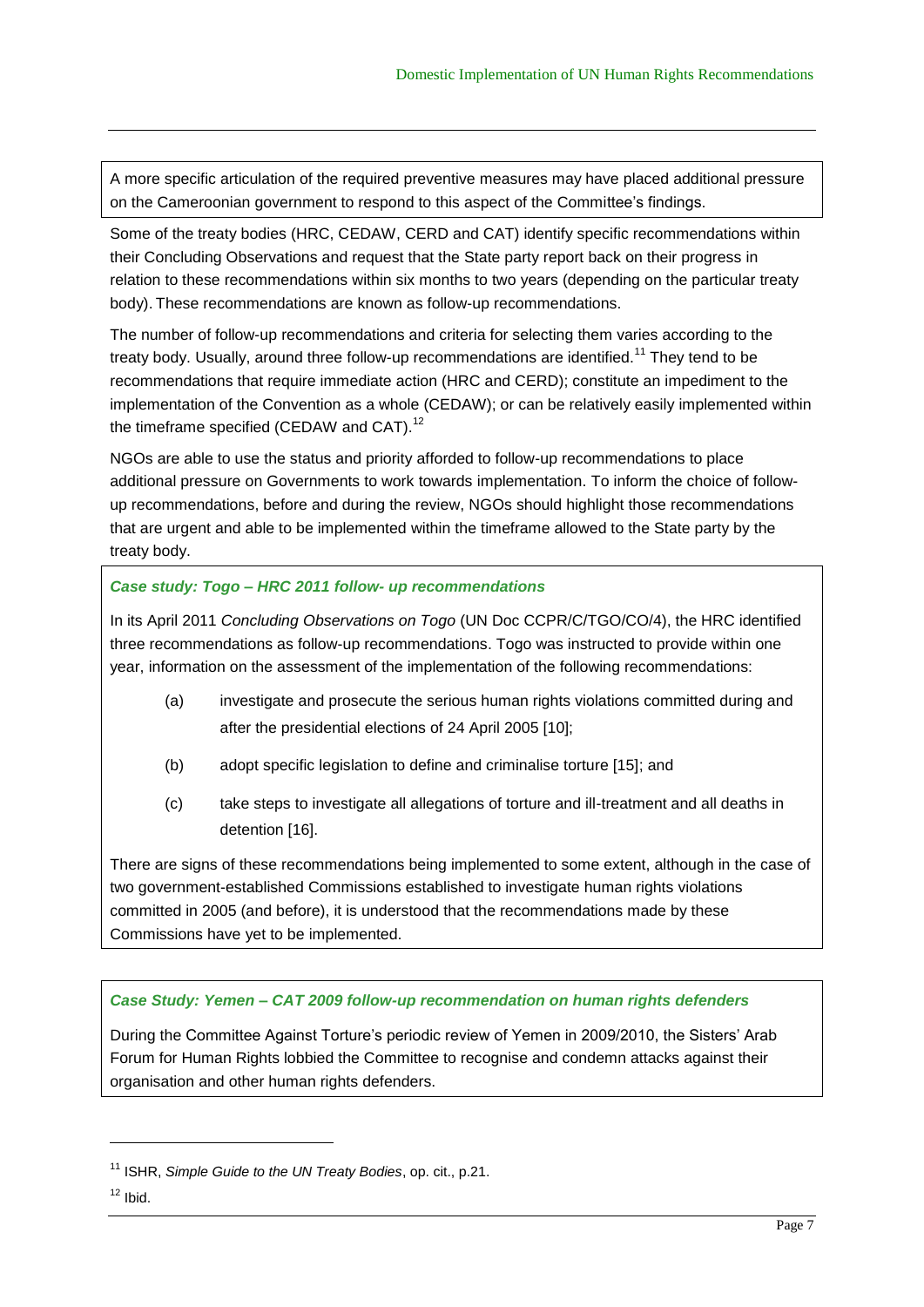The Committee included the following paragraph in its Concluding Observations on Yemen and identified it as a follow-up recommendation, requesting a response within a year:

> 32. The Committee expresses its serious concern at information of threats against, and intimidation and harassment of, members of the non-governmental organization Sisters' Arab Forum for Human Rights, which coordinated an alternative joint submission to the Committee prior to its consideration of the State party at its fortythird session, and also briefed the Committee during the current session. The Committee is concerned that such threats and intimidation may be related to the peaceful activities of this non-governmental organization in promoting and protecting human rights, and in particular with monitoring and documenting cases of torture. The Committee deeply regrets that the State party has not replied to the letter sent by the Committee's Chairperson on 3 December 2009, drawing the attention of the State party to this issue and requesting the State party to provide information on the measures taken to implement, especially with regard to the organization's chairperson, articles 12, 13, and 16 of the Convention, and paragraph 20 of the provisional concluding observations of the Committee.

The Committee reiterates its request to the State party, as a matter of urgency, to provide information on the measures taken to implement, especially with regard to members of the Sisters' Arab Forum for Human Rights, articles 12, 13 and 16 of the Convention and paragraph 20 of the Committee's final concluding observations.

### 2.4 Building and maintaining coalitions

NGOs often work in coalitions to prepare reports to treaty bodies and the UPR and, in some cases, complaints, communications and requests for inquiries. There are several advantages to this approach, one being that the coalition can be mobilised to develop and implement follow-up strategies once UN recommendations have been released.

Research conducted by the Open Society Justice Initiative has found that in the case of the HRC, cases related to personal liberty and discrimination were more likely to be implemented, possibly due to the natural domestic constituency that draws attention to the case and advocates for implementation.<sup>13</sup> This finding accords with anecdotal evidence that Governments are more likely to act on particular UN recommendations when they are being pressured to do so by multiple domestic stakeholders.

With this in mind, NGOs should consider the role that the coalition may play in follow-up when determining whether and how to engage with the UN human rights system. NGO reporting projects should be presented as an ongoing process which involves lobbying and advocacy after the UN recommendations have been issued.

<sup>13</sup> *From Judgement to* Justice, op. cit., p.127.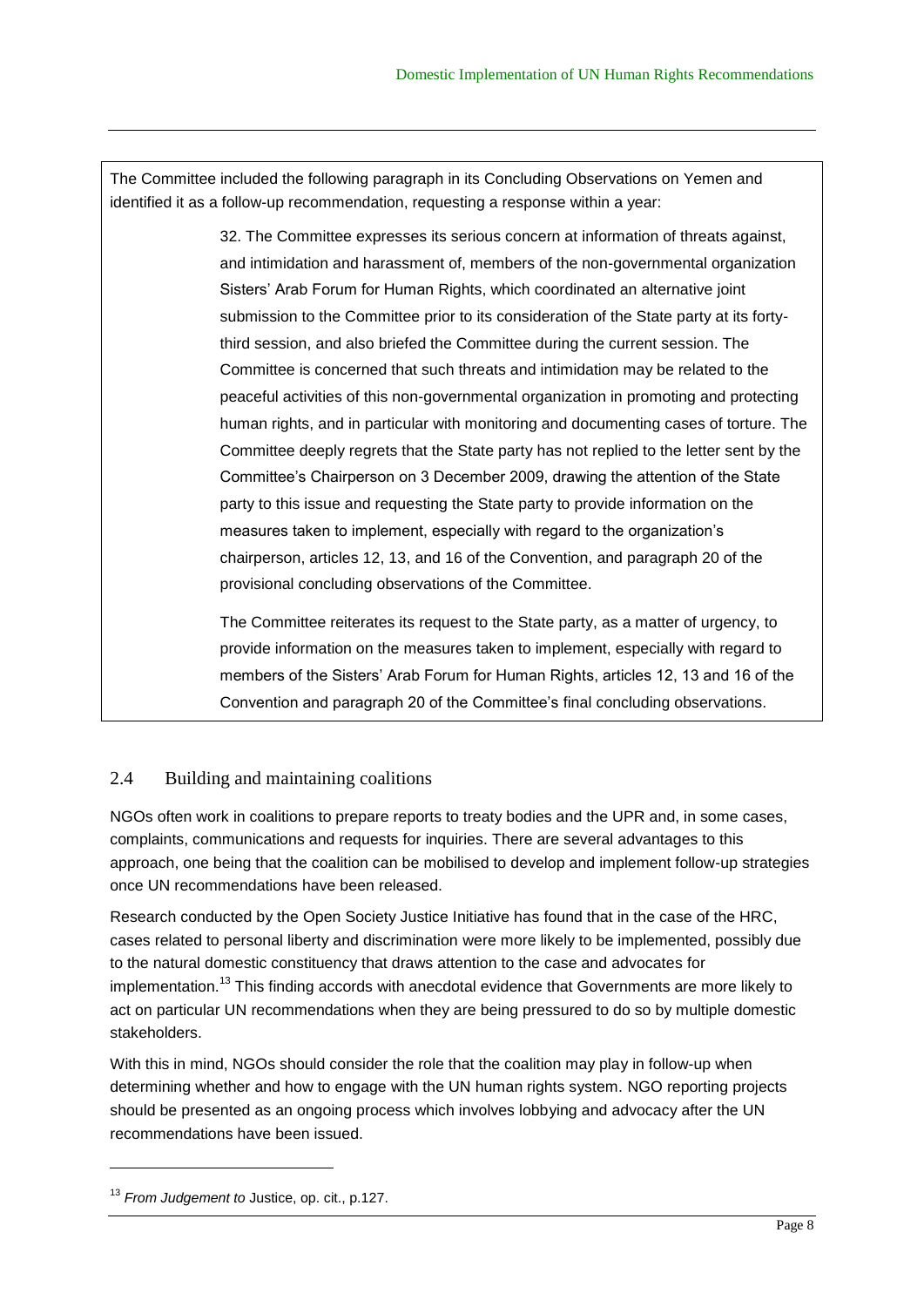#### *Case study: coalition works on follow-up to CEDAW's concluding observations on Australia*

Australia was reviewed by CEDAW in July 2010. In preparation for the review, a coalition of Australian women's and human rights NGOs worked together to prepare a comprehensive NGO Report, which was endorsed by 135 NGOs.

The reporting process was led by the YWCA and Women's Legal Services Australia with the assistance of an NGO Report Project National Advisory Group consisting of representatives from around 30 organisations. Many of these organisations had been involved in the preparation of a shadow report for Australia's CEDAW review in 2005. Organisational ties were been maintained between reporting periods, which facilitated the formation of the NGO coalition for the 2010 review.

Since the Concluding Observations were issued in July 2010, the Advisory Group has continued to meet periodically to prepare resource sheets designed to make the Concluding Observations accessible for domestic NGOs; coordinate lobbying and educational activities; and to develop a National Implementation Action Plan outlining concrete and time-bound steps that the government should take to implement key aspects of the 2010 Concluding Observations. The National Implementation Action Plan was distributed to all Federal Parliamentarians on International Women's Day 2011.

#### 2.5 Engagement with government

l

Often a single government department or ministry (for example, the Department of Justice, or the Department of Foreign Affairs) will be responsible for engaging with the UN human rights mechanisms. However, it is rarely the case that all the relevant human rights issues lie within the ministerial portfolio responsible for responding to the review.

The Government department or ministry engaged in the review may take responsibility for communicating with and involving all branches and level of government (including provincial or State governments). However, to ensure that the information flow is comprehensive and effective, NGOs may wish to:

- (a) forward the list of issues developed for periodic reviews by treaty bodies<sup>14</sup> to relevant parts of government;
- (b) forward NGO shadow/alternative reports to government departments at the time they are submitted;

<sup>&</sup>lt;sup>14</sup> List of issues are prepared by the various treaty bodies in preparation for the examination of a particular country – they are generally intended to form the framework for the dialogue between the body and the State at a forthcoming session. Some treaty bodies (HRC and CAT) now prepare the lists before a State is due to report so that the State's response to the list can constitute its periodic report as well as a framework for dialogue; the others prepare their lists of issues after receiving a periodic report but before the State's appearance. Further information on lists of issues can be found on the website of the Office of the High Commissioner for Human Rights – see: [<http://www2.ohchr.org/english/bodies/treaty/glossary.htm>](http://www2.ohchr.org/english/bodies/treaty/glossary.htm).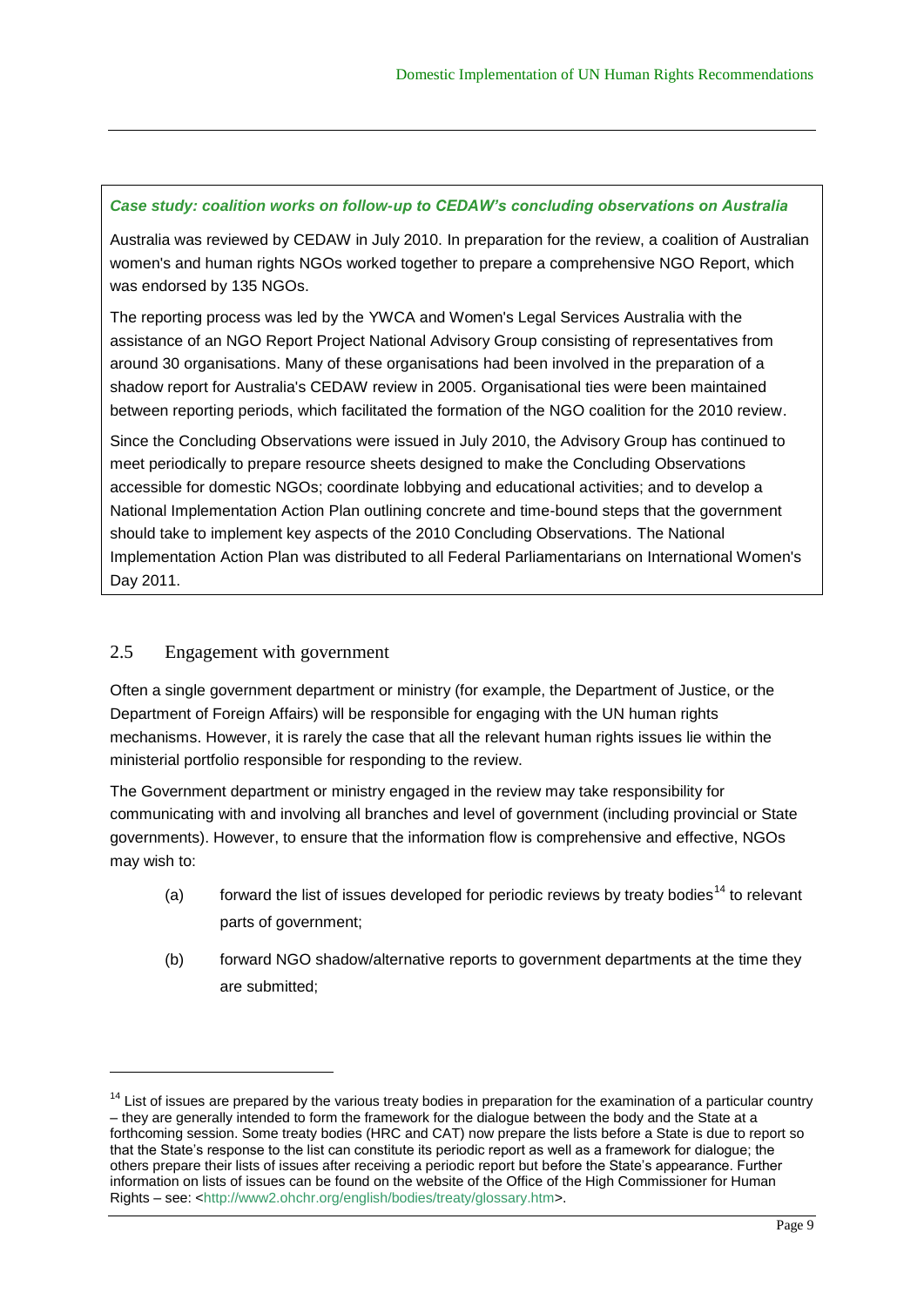(c) encourage governments to include representatives from various departments (State and Federal) in their delegation to treaty body reviews and the UPR.

By ensuring that all relevant government departments are involved in the process from the outset, NGOs can enhance the accuracy and relevance of the dialogue and the actual and perceived legitimacy of the outcomes. Importantly, by ensuring that those who will ultimately be responsible for implementation are involved from the start, NGOs can build relationships and generate good will that can make a vital contribution to successful follow-up.

Maintain regular communication with State officials, where possible, prior to, during, and after a review, with a view to encouraging government to consider NGOs as partners in the process of human rights monitoring and reporting. Government may then be more willing to receive NGO input or advice on the implementation of recommendations.

#### *Case study: USA includes a State Government representative in its UPR delegation*

The USA sent a large delegation to its UPR in Geneva in November 2010, including senior officials from eleven U.S. departments and agencies, a representative of local authorities (the head of the Los Angeles County Human Relations Commission), and two advisers from civil society groups.

In their statement to the HRC, the UPR delegation noted that 'For the United States, the UPR is a conversation in Geneva, but also one at home with our own people, to whom we are ultimately accountable.'

## 3. Domestic Follow-Up Strategies

#### 3.1 Introduction

Domestic NGOs can make a significant contribution to follow-up by publicising UN recommendations, engaging and influencing relevant actors, monitoring and reporting on implementation and building and maintaining coalitions.

#### *Case study: Japanese NGOs publicise and disseminate CERD concluding observations*

After Japan's review by CERD in February 2010, the International Movement Against All Forms of Discrimination and Racism (IMADR) translated the Concluding Observations into Japanese and shared the translated text with (all) concerned groups and individuals in Japan. A press release including the translation was also sent to the Japanese media. Three newspapers and one news agency covered the CERD review in their papers.

Following the dissemination of information, a public meeting was held at which NGO members who went to Geneva shared first-hand information with participants.

IMADR also published a book in Japanese entitled "Elimination of Racial Discrimination in Japan Faces the Last-Minute Challenge" containing all the relevant documents and articles concerning the CERD consideration. The book includes the transcript of the dialogue between CERD and the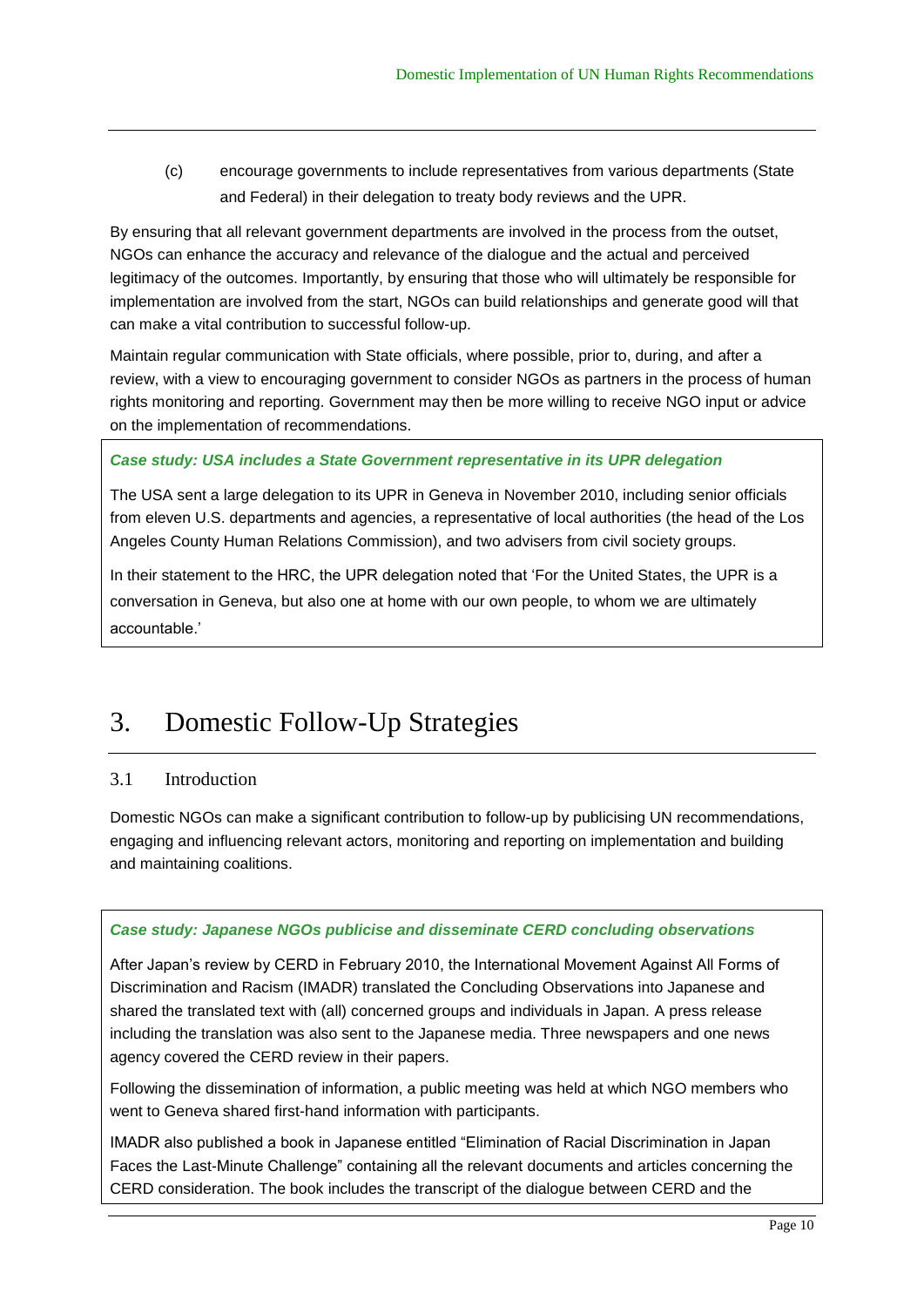Japanese government during the session. So far, about 1,000 copies have been sold.

Together with other NGOs, IMADR has been negotiating with the Government for the comprehensive implementation of the CERD recommendations. Part of their bid to keep the pressure on has included detailing how to engage with ICERD and CERD, in a guide written for fellow civil society activists.

#### *Case study: Bangladesh - concluding observations used to advocate for law reform*

In its 2004 and 2011 Concluding Observations on Bangladesh, the CEDAW Committee called on the Government to expand the application of the Constitutional guarantee of equal rights for men and women, and to conduct a review of its laws with a view to harmonising domestic legislation with obligations under CEDAW within a clear time frame. Women's groups in Bangladesh had formed a CEDAW Forum as early as 1992. These groups have won significant battles with the Government over the years, including prompting it to withdraw Bangladesh's reservations to articles 13(a) and 16(1)(f) of the Convention in 1997. They disseminated the CEDAW Committee's 2004 and 2011 Concluding Observations to Government, civil society, professional associations, and the media.

#### *Case study: Vietnam – Working Group on dissemination*

In Vietnam, women's groups working on issues around trafficking and domestic violence set up a CEDAW group responsible for disseminating the concluding observations amongst NGOs and Government agencies and conducting CEDAW training for organisations working on women's rights.

#### 3.2 Publicising and disseminating UN recommendations

Successful follow-up is facilitated if the broader public and relevant institutions are aware of UN recommendations, and NGOs are often well placed to ensure that UN recommendations are disseminated beyond those Government and non-Government organisations directly involved in the review process.

3.3 Engaging and influencing relevant actors

#### *(a) Executive government*

The engagement and commitment of the executive government is key to the successful implementation of UN recommendations. The need to engage all branches and levels of government is discussed in section 2.5 above.

Governments may respond to UN recommendations, either formally (as is the case with the UPR), or informally (as is the case with treaty body reviews and views). Effective follow-up and implementation is greatly assisted if initial responses contain clear commitments from the executive. NGOs may wish to request (either directly or through the relevant UN mechanism) that Governments provide responses by a specified date and include specific responses to each recommendation as well as a timeline and plan for implementation, developed in consultation with civil society.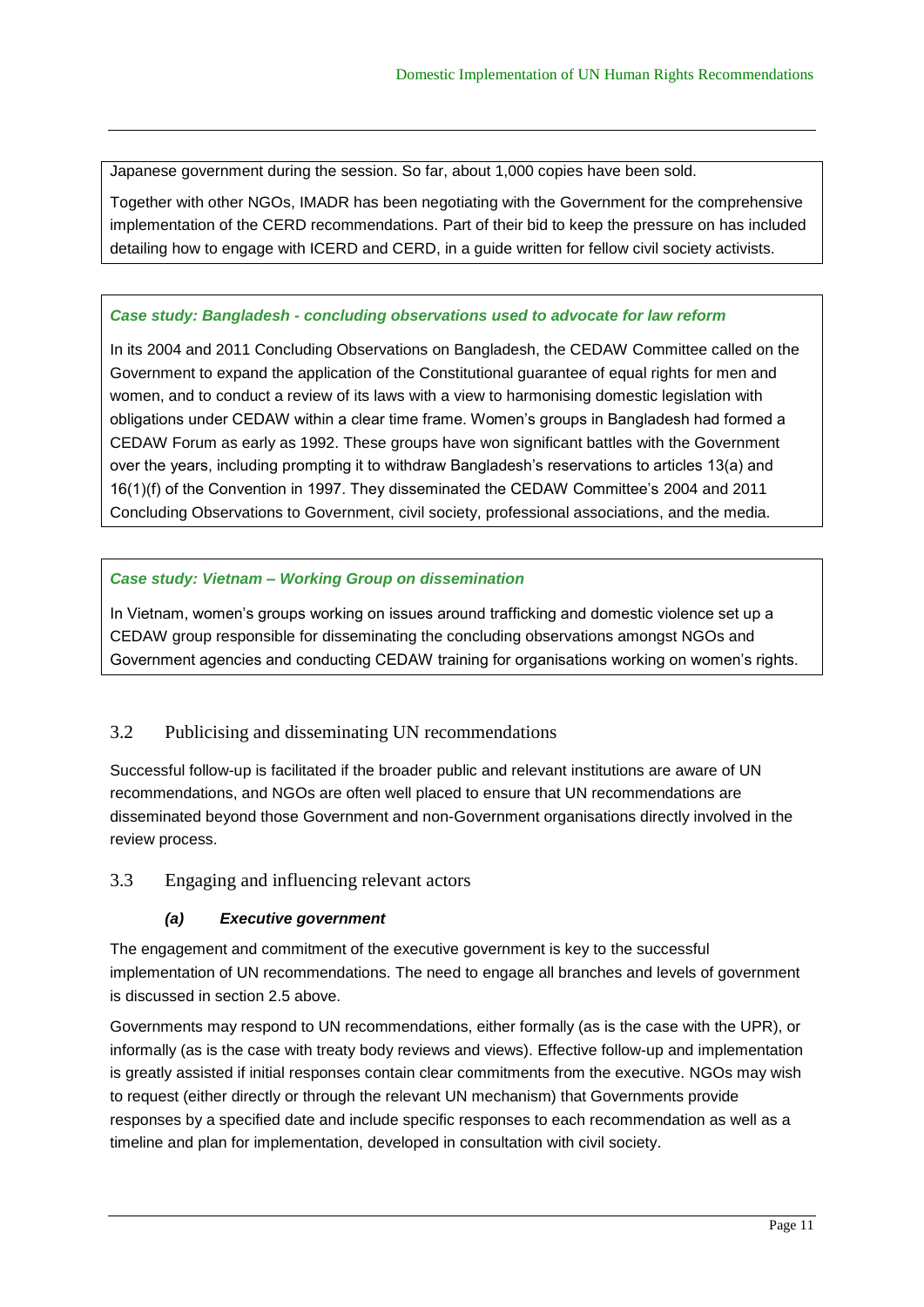NGOs should continue to engage members of the executive, Ministerial advisors, and departmental staff throughout the implementation period. Engagement with the executive is facilitated by the identification of a government contact point for NGOs and periodic consultations on implementation between government and civil society.

#### *Case study: letter to the Australian Government regarding responses to the UPR*

Following the UPR of Australia in January 2011, the Australian NGO Human Rights Law Centre sent a letter to the responsible Minister (the Attorney-General), together with a memorandum in relation to the Australian government's engagement with, and response to, recommendations arising from the Universal Periodic Review.

The letter called on the Australian Government to:

- engage with civil society in relation to the implementation of UPR recommendations;
- establish a website dedicated to Australia's UPR;
- develop a public document that outlines details of the Government's response to each recommendation; engage with all branches and levels of Government;
- establish and publicise dedicated focal points within Government responsible for responding to UPR recommendations; and
- present an interim report on implementation to the Human Rights Council under Agenda Item 6.

#### *Case study: Poland's Inter-Ministerial Working Group on UPR Implementation*

Poland's response to the report of the Working Group on the Universal Periodic Review included a commitment to streamline the implementation of the recommendations of the Human Rights Committee by extending the mandate of Poland's Inter-Ministerial Committee for Matters Concerning the European Court of Human Rights to integrate decisions of the Committee.

#### *(b) Legislature*

l

Parliamentarians are 'essential actors' in the protection and promotion of human rights. According to a report by the Inter-Parliamentary Union entitled 'Parliament and Democracy in the Twenty-First Century':

> Parliamentary activity as a whole – legislating, adopting the budget and overseeing the executive branch – covers the entire spectrum of political, civil, economic, social and cultural rights and has thus an immediate impact on the enjoyment by the people of their human rights...<sup>15</sup>

<sup>15</sup> Inter-Parliamentary Union, *Parliament and Democracy in the Twenty-First Century* (2006), available at: [http://www.ipu.org/PDF/publications/democracy\\_en.pdf.](http://www.ipu.org/PDF/publications/democracy_en.pdf)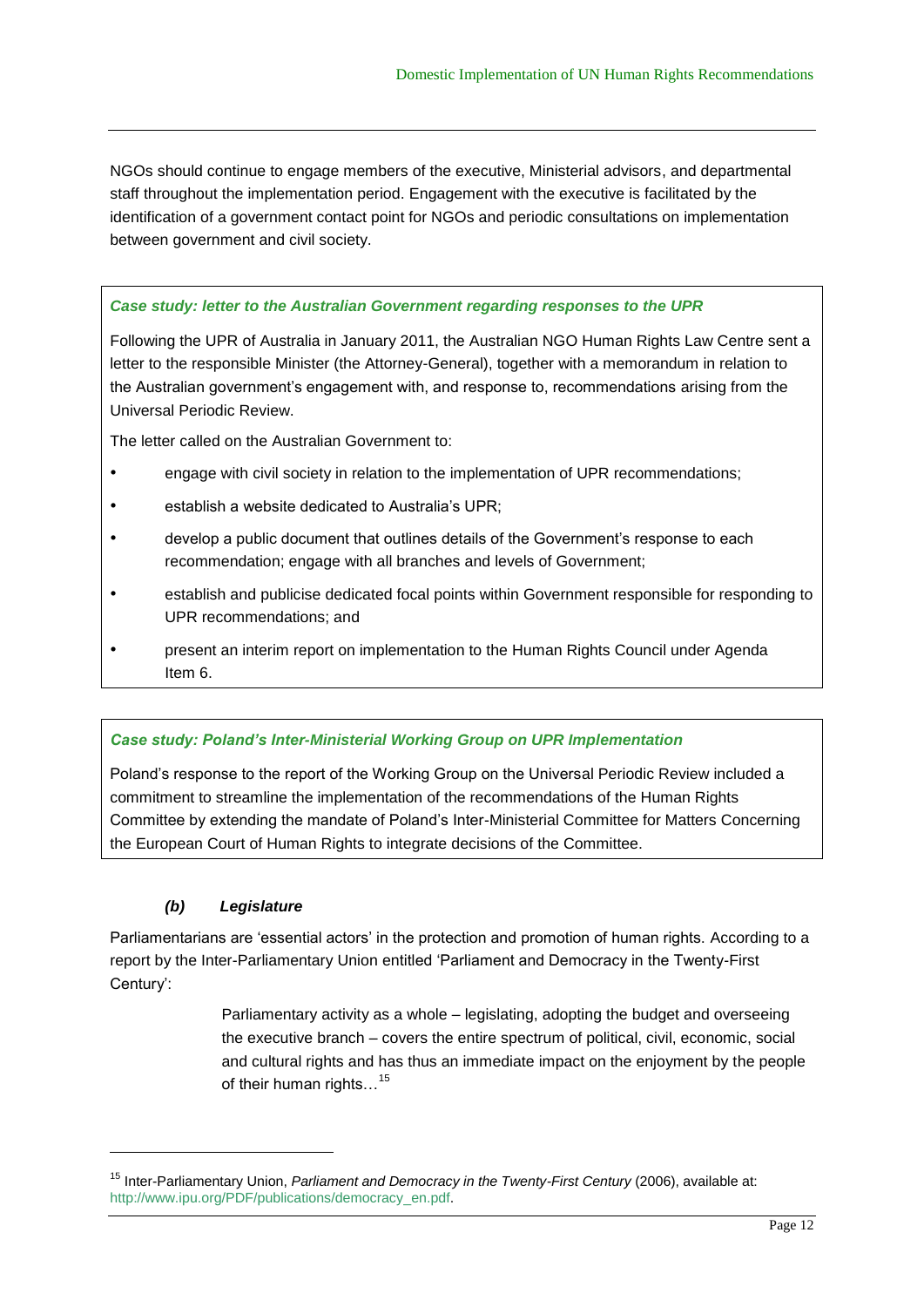Parliamentarians should therefore be aware of UN recommendations made in respect of their State.<sup>16</sup> Parliaments can also provide a forum for public debate and discussion and a platform upon which executive government may be scrutinised and held accountable for its human rights record.

NGOs have a role to play in raising awareness by disseminating information both to individual parliamentarians and appropriate legislative or inquiry committees. NGOs may also advocate for the executive government to inform parliament of UN recommendations and the status of implementation efforts. These communication and accountability channels should, ideally, be institutionalised so that they are more likely to be maintained regardless of the political will of the government of the day.

#### *Case study: Belgium – raising concluding observations in question time<sup>17</sup>*

The League of Human Rights in Belgium successfully lobbied a parliamentarian (known for his commitment to human rights) to raise questions about follow-up and implementation of the Concluding Observations of the Human Rights Committee in parliamentary question time. The parliamentarian asked the Minister of Justice about recent UN recommendations. The questions placed the UN recommendations on the public record and raised awareness of Belgium's compliance with its obligations under the ICCPR.

#### *Case study: South Africa's Parliamentary Liaison Programme*

In South Africa, all national reports submitted under human rights treaties are debated in parliament. Parliament is mandated under the 1996 Constitution (sections 42(3) and 55(2)) to scrutinise and oversee Government actions, and it uses this mandate to examine the Government's human rights record. In the course of debate, parliament holds public hearings, calls in ministers and requests documents and reports from a wide range of departments and citizens' groups. Members of parliament are included in national delegations to the treaty bodies, ensuring that they better understand the treaty bodies' recommendations.

#### *Case study: The United Kingdom's Joint Committee on Human Rights*

The UK's parliamentary Joint Committee on Human Rights is tasked with considering matters relating to human rights in the United Kingdom.

The functions of the Joint Committee include leading scrutiny of compliance with UN human rights treaties. This involves monitoring implementation of the Concluding Observations of UN treaty bodies. According to the Committee, it also 'serves a wider purpose of directing domestic parliamentary and public attention to the extent to which the Government's policy is in accordance with the provisions of those human rights treaties by which the Government is bound in international law, stimulating debate about the treaties themselves and the human rights principles which they embody. By focusing attention on the implications of each of these treaties in each reporting round we would also hope

<sup>&</sup>lt;sup>17</sup> Interview with CCPR Centre, 16 December 2010.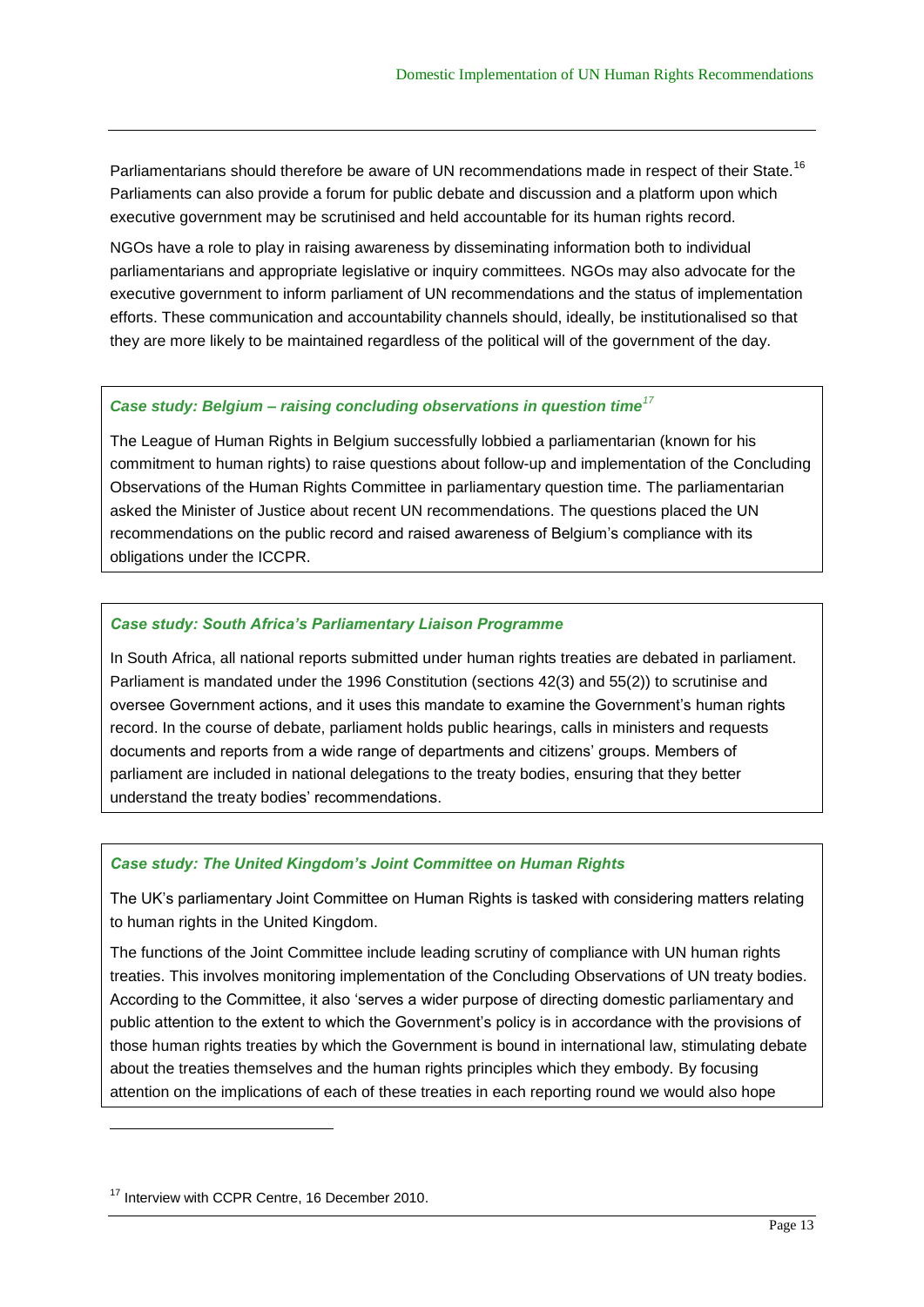proactively to influence the Government in its policy stance as it prepares to submit its next periodic report to the monitoring body'.<sup>18</sup>

The Committee meets at least once per week during parliamentary session. In discharging its functions, it very often seeks written submissions from government, legal practitioners, nongovernment organisations and associations, and human rights advocates.

#### *(c) Judiciary*

UN Recommendations, particularly the Concluding Observations and Views of treaty bodies, can be used to inform the interpretation and application of domestic human rights laws. This means judges can use them when deciding how domestic human rights law should operate – especially those laws which are directly based on international obligations.

NGOs can contribute to judicial understanding and application of UN Recommendations by referring to them in the course of litigation (either as parties or *amicus curiae*) and ensuring that the legal community, including lawyers and judges, is aware of relevant recommendations. This does not mean the recommendations will necessarily be followed by the Courts in making their decisions (they are not binding as a matter of law). It just means that they can help to shape the legal thinking involved.

#### *(d) NHRIs and Ombudsman*

l

National Human Rights Institutions (**NHRIs**) and Ombudsmen are not responsible for implementing UN recommendations. However, they can play an important role in monitoring and reporting on implementation, as key national level actors in the broad human rights framework. In 2009 OHCHR did a survey on NHRI engagement with treaty bodies, and around 40-50% of respondents had engaged in some follow-up activity.<sup>19</sup>

The International Roundtable on the Role of National Human Rights Institutions and Treaty Bodies identified the following four ways in which NHRIs could contribute to effective follow-up:<sup>20</sup>

- (a) monitor State dissemination of information to all relevant actors on concluding observations and recommendations of treaty bodies and support public awareness thereon;
- (b) support and host follow-up meetings to concluding observations and recommendations of treaty bodies with the participation of Parliament, Ministries and

<sup>18</sup> Joint Committee on Human Rights, *The Committee's Future Working Practices: Twenty-Third Report of Session 2005-06* (2006), from [http://www.parliament.the-stationery](http://www.parliament.the-stationery-office.com/pa/jt200506/jtselect/jtrights/239/239.pdf)[office.com/pa/jt200506/jtselect/jtrights/239/239.pdf,](http://www.parliament.the-stationery-office.com/pa/jt200506/jtselect/jtrights/239/239.pdf) accessed 1 July 2009, [65].

<sup>19</sup> Report available a[t http://nhri.ohchr.org/EN/Documents/Questionnaire%20-](http://nhri.ohchr.org/EN/Documents/Questionnaire%20-%20Complete%20Report%20FINAL-edited.pdf) [%20Complete%20Report%20FINAL-edited.pdf.](http://nhri.ohchr.org/EN/Documents/Questionnaire%20-%20Complete%20Report%20FINAL-edited.pdf)

<sup>20</sup> *Conclusions of the International Roundtable on the Role of National Human Rights Institutions and Treaty Bodies*, HRI/MC/2007/3, 7 February 2007, available at

[http://www.unhchr.ch/tbs/doc.nsf/898586b1dc7b4043c1256a450044f331/1c1014317d376624c125728800586f24/](http://www.unhchr.ch/tbs/doc.nsf/898586b1dc7b4043c1256a450044f331/1c1014317d376624c125728800586f24/$FILE/G0740362.pdf) [\\$FILE/G0740362.pdf.](http://www.unhchr.ch/tbs/doc.nsf/898586b1dc7b4043c1256a450044f331/1c1014317d376624c125728800586f24/$FILE/G0740362.pdf)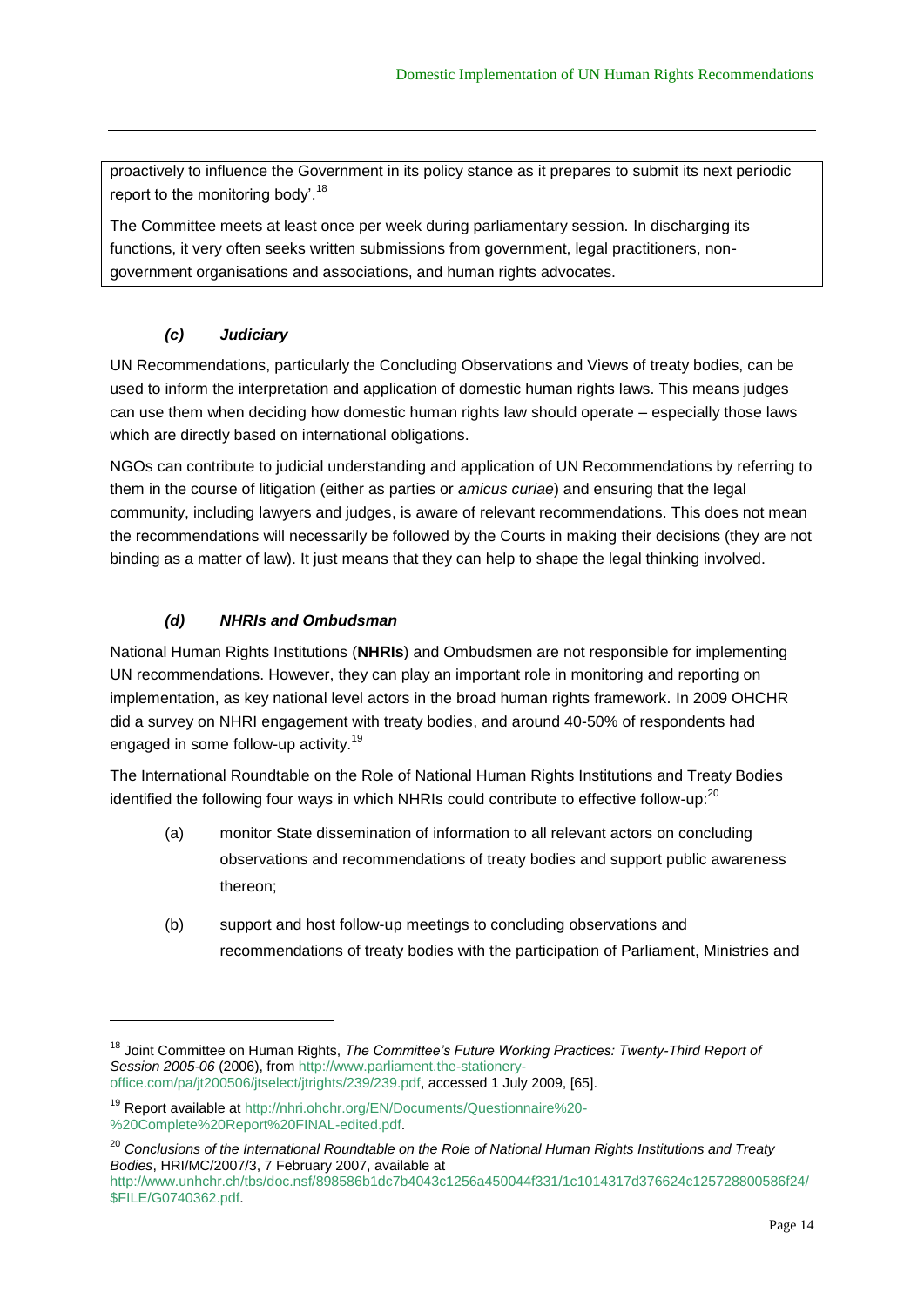public authorities, non-governmental organizations (NGOs) and other relevant actors of civil society;

- (c) monitor the effective implementation of the concluding observations and recommendations of treaty bodies and provide guidance on possible courses of action; and
- (d) engage with members of Parliament and Ministries and other public authorities regarding the implementation of concluding observations and recommendations.

#### *(e) National mechanisms*

Both the UN *Convention on the Rights of Persons with Disabilities* (**CRPD**) and the *Optional Protocol to the Convention against Torture* (**OPCAT**) establish national-level implementation machinery intended to facilitate implementation.

The CPRD establishes two 'national monitoring mechanisms':

- (a) a ‗focal point' or ‗coordination mechanism' within government for matters relating to implementing the Convention; and
- (b) one or more independent mechanisms, to promote, protect, and monitor the implementation of the Convention.

The CPRD requires civil society, particularly persons with disabilities and their representative organisations, to be involved and to participate in the monitoring process.

Article 17 of OPCAT requires States Parties to establish an independent National Preventive Mechanism (NPM) to conduct preventive monitoring visits to places of detention. States Parties are required to establish, designate or maintain one or several national bodies for this purpose within one year of ratification.

The relevant NGOs in countries that have established NPMs should work with the official mechanisms to ensure effective implementation of UN recommendations – in particular those of the Committee against Torture and Subcommittee for Prevention of Torture.

#### *(f) 'Standing national reporting and coordination mechanisms'*

State mechanisms at the national level that ensure coordination between relevant stakeholders on the preparation of reports for UN human rights bodies; and monitor and press for implementation of recommendations, have been encouraged by the United Nations High Commissioner for Human Rights. She has noted the importance of these ‗standing national reporting and coordination mechanisms' (SNRCMs), which:

(a) analyse and cluster recommendations from all human rights mechanisms, thematically and/or operationally (according to the institution(s) responsible for implementing them);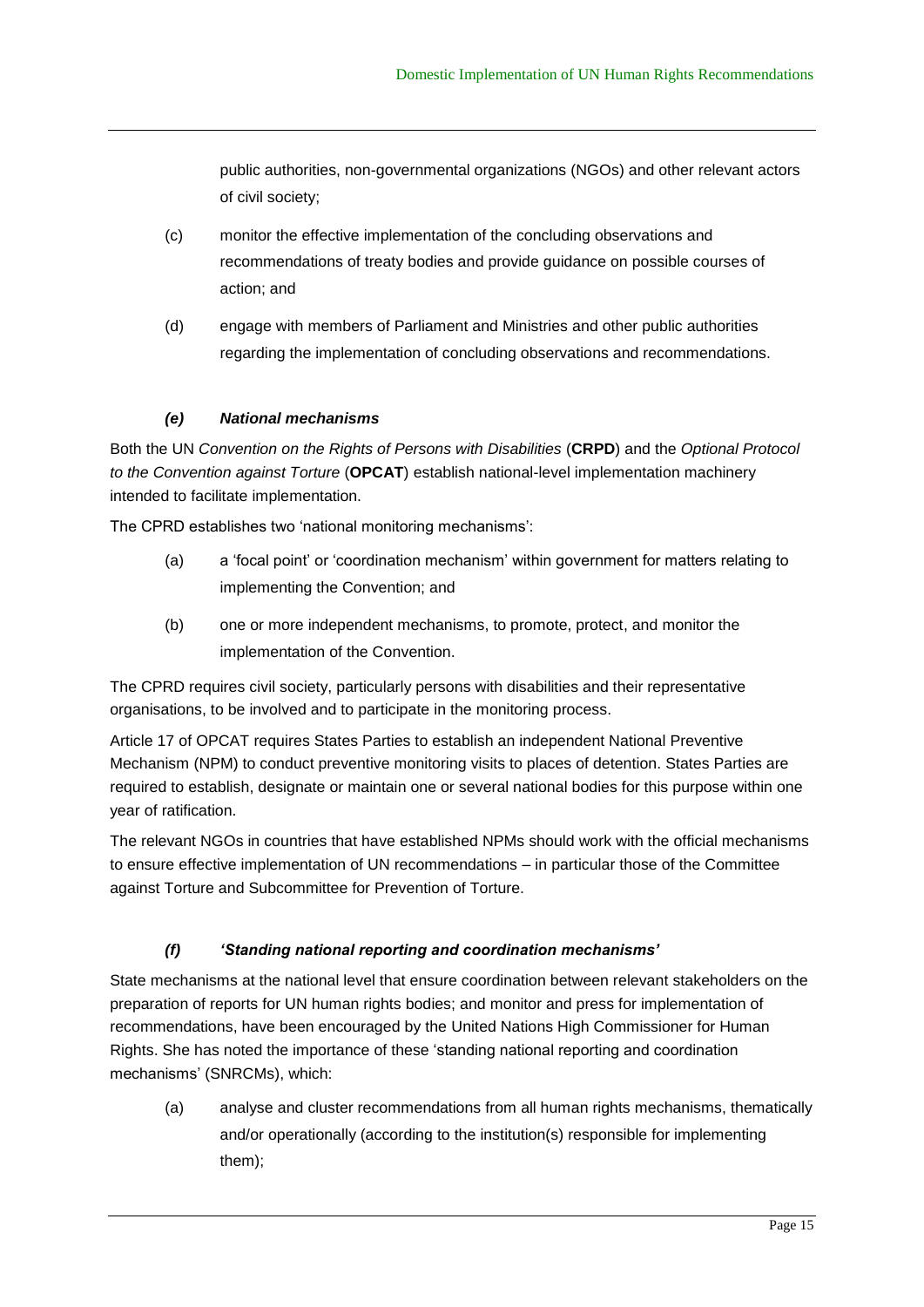- (b) identify relevant actors involved in the implementation of the recommendations and guide them throughout the process;
- (c) lead periodic consultations with NHRIs and civil society actors to cooperate on reporting and implementation processes;
- (d) liaise with members of the Judiciary to inform them on treaty bodies recommendations and to collect and disseminate judicial decisions relevant to international human rights law; and
- (e) serve as a central base or core facilitator of various drafting sub-committees that may also need to draw on a larger pool of specialist experts relevant for specific reports. 21

#### *Case study: Portuguese National Human Rights Committee*

The Portuguese National Human Rights Committee (PNHRC) was established in April 2010, in response to several recommendations made during UPR December 2009. Its mandate incorporates several of the elements highlighted by the UN High Commissioner on Human Rights, including the involvement of civil society in the implementation of recommendations and the drafting of report for the submission to UN human rights bodies.

#### 3.4 Monitoring and reporting on implementation

NGO reports on implementation are vital in ensuring governmental accountability and enhancing national-level follow-up to UN recommendations. Monitoring and reporting may take various forms and be directed towards different audiences. Depending on the legal context and available resources, it may be possible to develop a set of indicators against which to measure implementation. Reports on implementation may be designed to influence government, maintain NGO networks, inform reports back to UN bodies, or be used as a tool to engage media.

#### *Case study: Egypt - 100 Days Campaign*

l

The Forum of Independent Human Rights Organizations, a coalition of Egyptian human rights NGOs, launched the *One Hundred Days Campaign*, in which they monitored the Government's implementation of the recommendations it had accepted during the UPR of Egypt in February 2010. The Forum of Independent Human Rights Organizations tracked and reported on the performance and activity of the Egyptian government in 100 days between the UPR session and the issuance of the final report.

The report, *Human Rights in One Hundred Days*, generated significant media interest and provided a comprehensive, evidence-based account of Egypt's commitment to implementation of the UPR

<sup>&</sup>lt;sup>21</sup> Strengthening the United Nations Human Rights Treaty Body System, A Report by the United Nations High Commissioner for Human Rights, Navanethem Pillay, June 2012 [http://www2.ohchr.org/english/bodies/HRTD/docs/HCReportTBStrengthening.pdf.](http://www2.ohchr.org/english/bodies/HRTD/docs/HCReportTBStrengthening.pdf)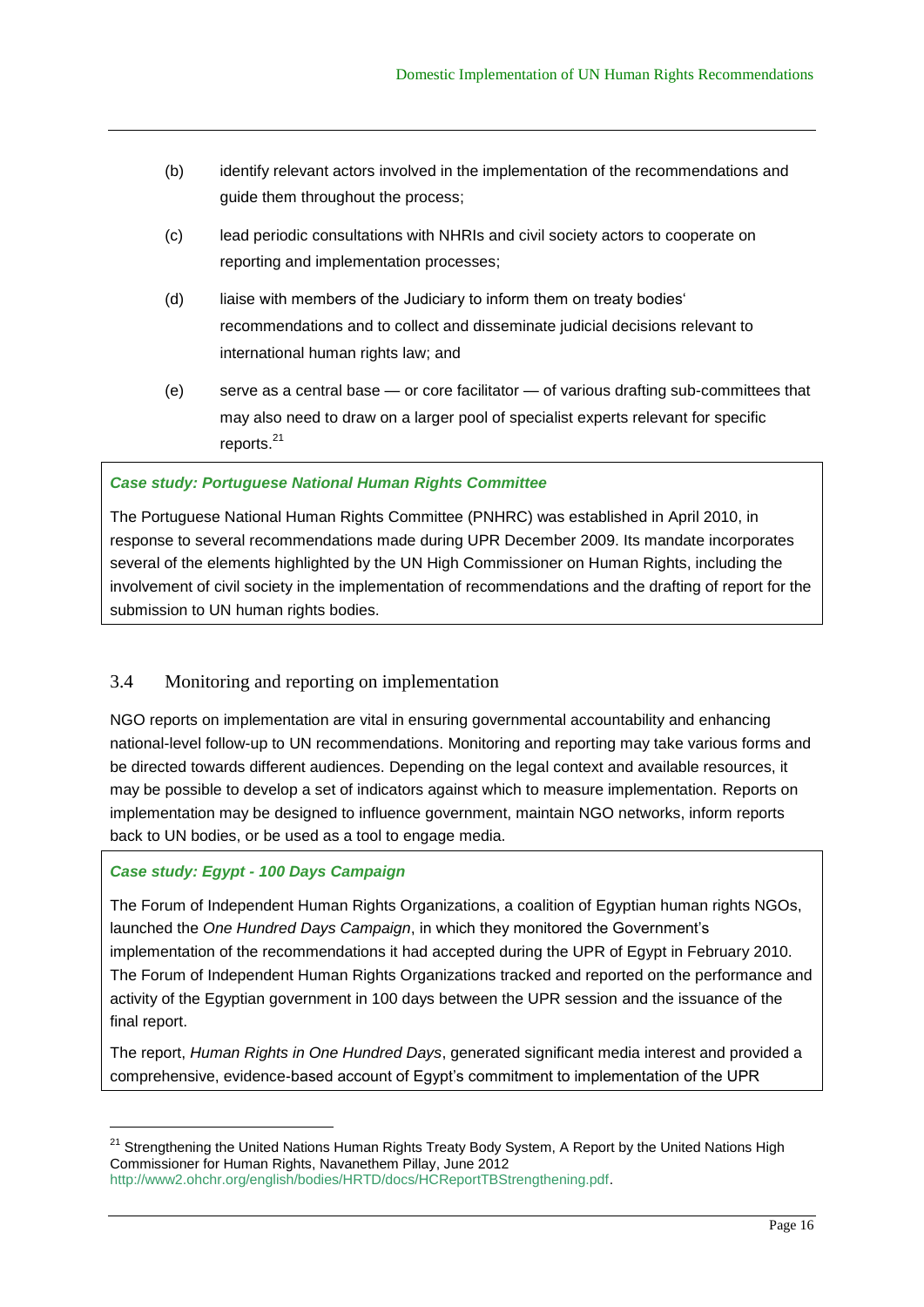recommendations to present to UN bodies in Geneva.

# 4. International Follow-Up Strategies

#### 4.1 Introduction

The role of international mechanisms and bodies in national-level follow-up is currently the subject of much interest and debate in international fora. The need to promote effective follow-up has been considered by the open-ended intergovernmental working group on the review of the work and functioning of the Human Rights Council and in the context of ongoing discussions around reform of the treaty bodies. $22$ 

This section does not consider international-level institutional reform. Instead, it discusses ways in which domestic NGOs may use existing international tools and networks to improve national-level implementation.

4.2 UN follow-up procedures

l

#### *(a) Treaty Body rapporteurs on follow-up*

The Human Rights Committee was the first treaty body to create a formal follow-up procedure in 1990. The role of the HRC's Special Rapporteur on follow-up is defined in the HRC's Rules of Procedure and allows the Special Rapporteur to "make such contacts and take such actions as appropriate for the due performance of the follow-up mandate". This may include: $^{23}$ 

- (a) making recommendations for further action by the Committee;
- (b) reporting to the Committee on follow-up activities; and
- (c) including information on follow-up activities in the Committee's report to the General Assembly.

CERD and CAT have similar procedures.<sup>24</sup> CEDAW does not have a permanent Special Rapporteur of follow-up and instead the relevant country rapporteur for periodic reviews and assigned committee members for individual communications are responsible for follow-up.<sup>25</sup>

Follow up Rapporteurs may conduct follow-up missions to countries that are failing to meet their implementation obligations. These missions can promote effective follow-up by creating opportunities

<sup>22</sup> See, for example, *The Dublin Statement on the Process of Strengthening of the United Nations Human Rights Treaty Body System*, available at [http://www2.ohchr.org/english/bodies/HRTD/docs/DublinStatement.pdf \[17\]](http://www2.ohchr.org/english/bodies/HRTD/docs/DublinStatement.pdf%20%5b17).

<sup>&</sup>lt;sup>23</sup> Rule of Procedure of the Human Rights Committee, CCPR/C/3/Rev.8 (Sept 22, 2005).

<sup>&</sup>lt;sup>24</sup> Rules of Procedure of the Committee Against Torture, CAT/C/3?Rev.4 (August 9, 2002); Rules of Procedure of the Committee on the Elimination of Racial Discrimination (adopted August 15, 2005).

<sup>&</sup>lt;sup>25</sup> Rules of Procedure of the Committee on the Elimination of Discrimination Against Women, UN Doc A/56/38, Appendix 1.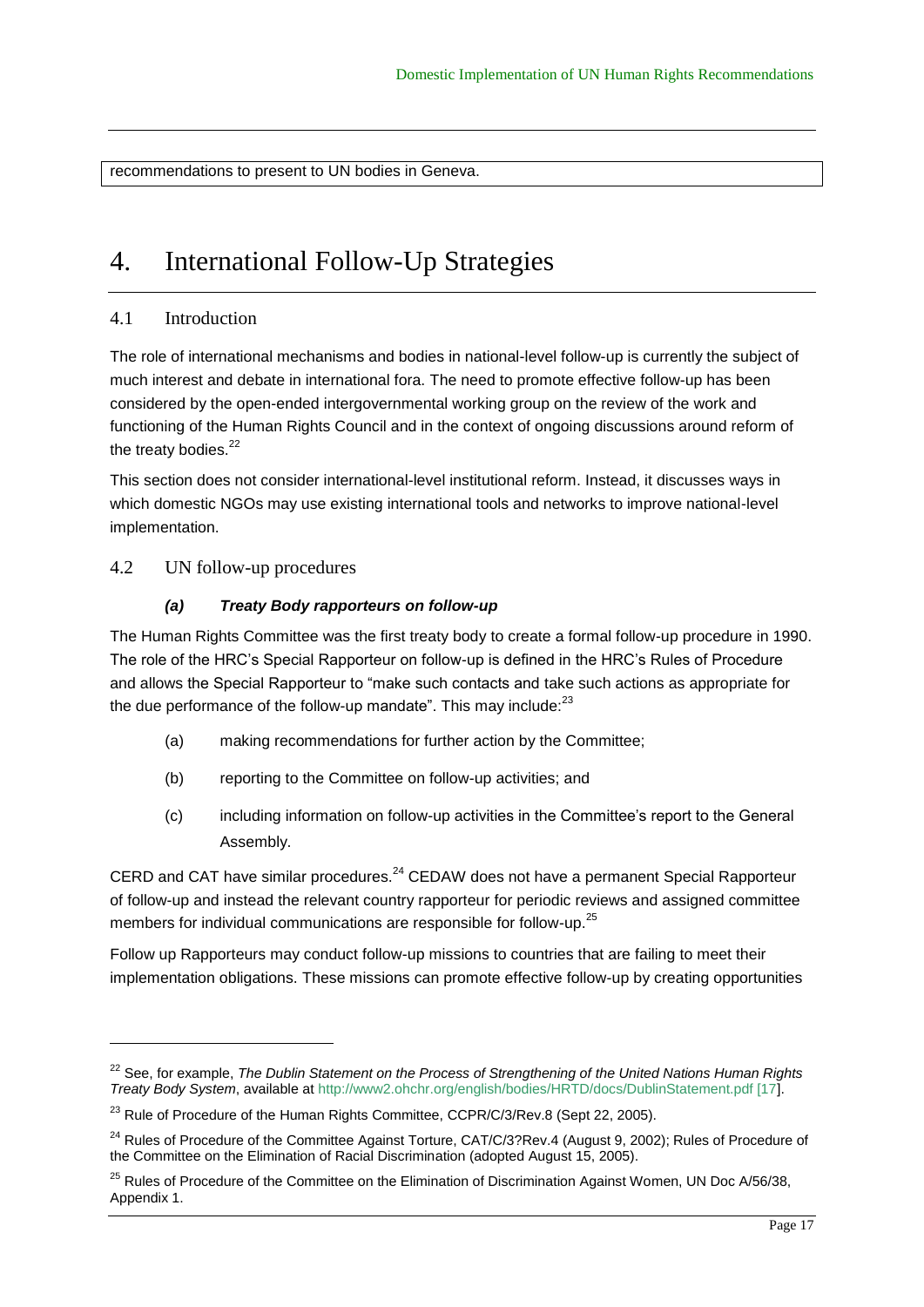for NGOs to discuss implementation issues with government representatives and NHRIs, filling information gaps, starting a cross-sector dialogue about follow-up and implementation.

#### *(b) Interim reports*

Many countries, including Argentina, Bolivia, France, Romania, and Colombia, have produced interim reports detailing progress that has been made in implementing the UPR recommendations that they accepted. Progress reports could include a description of concrete actions that have been taken by a Government in implementing each of the specific UPR recommendations. A number of countries have also presented such interim reports to the UN Human Rights Council under Item 6 of the Agenda.<sup>26</sup>

#### *(c) Cross-referencing UN recommendations*

States may be held accountable for the implementation of UN recommendations in subsequent UN reviews. For example, if a State does not implement a recommendation contained in Concluding Observations, the subject matter of that recommendation may be made the subject of an Individual Communication before the same treaty body, or a different one. NGOs may also wish to refer to Concluding Observations, Views, and Special Procedures' recommendations in their UPR submissions and advocacy materials.

#### *Case study: cross-referencing recommendations in Norway's reviews*

In the Individual Communication to the Human Rights Committee *Leirvåg et al v Norway* (1155/2003), the authors cited the Committee's Concluding Observations on Norway's fourth periodic report under the Covenant, in which the Committee "reiterated its concerns over section 2 of the Constitution which provides that individuals professing the Evangelical-Lutheran religion are bound to bring up their children in the same faith and held that this provision of the Constitution is 'incompatible with the Covenant."<sup>27</sup> The authors also raised a similar Concluding Observation of the Committee on the Rights of the Child.<sup>28</sup> In the event, the authors were successful and the Committee found a violation of article 18(4) of the Covenant.<sup>29</sup>

#### 4.3 Working with international actors

International actors, including donors, diplomatic missions, UN Country Offices and international organisations may be better placed to influence Governments than domestic NGOs. In such cases, it may be a strategic follow-up strategy to indirectly influence government through other actors.

Contact with third states can include contacting the embassy of a particular State at local level, either through the Ambassador, the Head of Mission, or Deputy Head of Mission, or the designated human rights focal point within the Embassy. In addition, it can be worthwhile trying to meet with officials from third states - for example, parliamentarians and officials from the foreign ministry - when they are visiting your country.

<sup>&</sup>lt;sup>26</sup> For example, the Czech Republic, Switzerland and Colombia.

 $27$  CCPR/C/82/D/1155/2003, Views adopted 3 November 2004, para 7.2.

 $28$  Ibid, para 7.3.

 $29$  Ibid, para 14.7.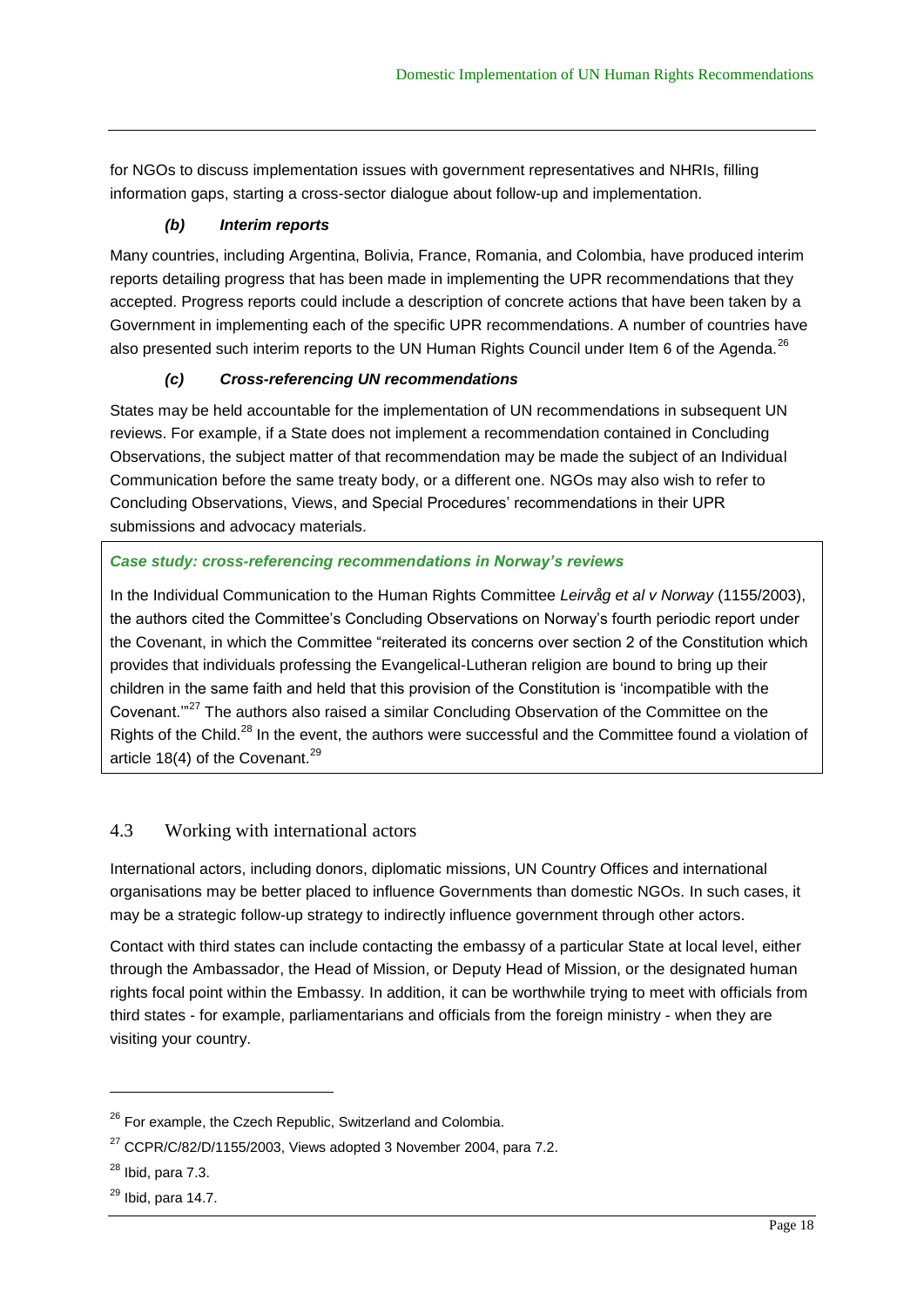#### *Case study: influencing the Honduran Government thorough donor commitments*

The Centre for Civil and Political Rights invited donors based in Geneva to attend a briefing on the Human Rights Committee's Concluding Observations on Honduras. Donors committed to incorporate the HRC's recommendations in their plans for government support.

#### *Case study: ICRC gains access to Madagascar's prisons*

In 2007 the Human Rights Committee issues Concluding Observations on Madagascar and found that ―Conditions of detention are said to be deplorable, and detainees are reportedly not provided with sufficient food. The Committee is concerned that frequently persons being held for questioning are not separated from convicted prisoners, and minors are held with adults". <sup>30</sup> The International Committee of the Red Cross used the Concluding Observations as a basis upon which to request access the Madagascar prisons.

#### *Case study: OHCHR South-East Asia Regional Office works with NGOs on follow-up*

Since 2009 the Office for the High Commissioner for Human Rights' regional office in South East Asia has maintained a database containing all UN recommendations that have been directed towards countries in the region and a record of Government responses to those recommendations. The database is publicly available and searchable by thematic issue.<sup>31</sup>

The Regional Office is planning to launch a revised version of the website, which provides a function for NGOs to provide information on follow-up strategies and the status of implementation in their countries.

The revised database will provide an important tool for information-sharing and network-building for NGOs and other actors (for example UN agencies and country offices) within the region.

#### 4.4 Applying pressure through the human rights system

l

A State's interest in particular roles within inter-governmental human rights bodies can be an opportunity to focus attention on that State's record on implementing human rights recommendations.

<sup>&</sup>lt;sup>30</sup> HRC, Concluding Observations on Madagascar, CCPR/C/MDG/CO/3, 11 May 2007 [22].

<sup>&</sup>lt;sup>31</sup> The database is available here: http://bangkok.ohchr.org/database/Default.aspx.